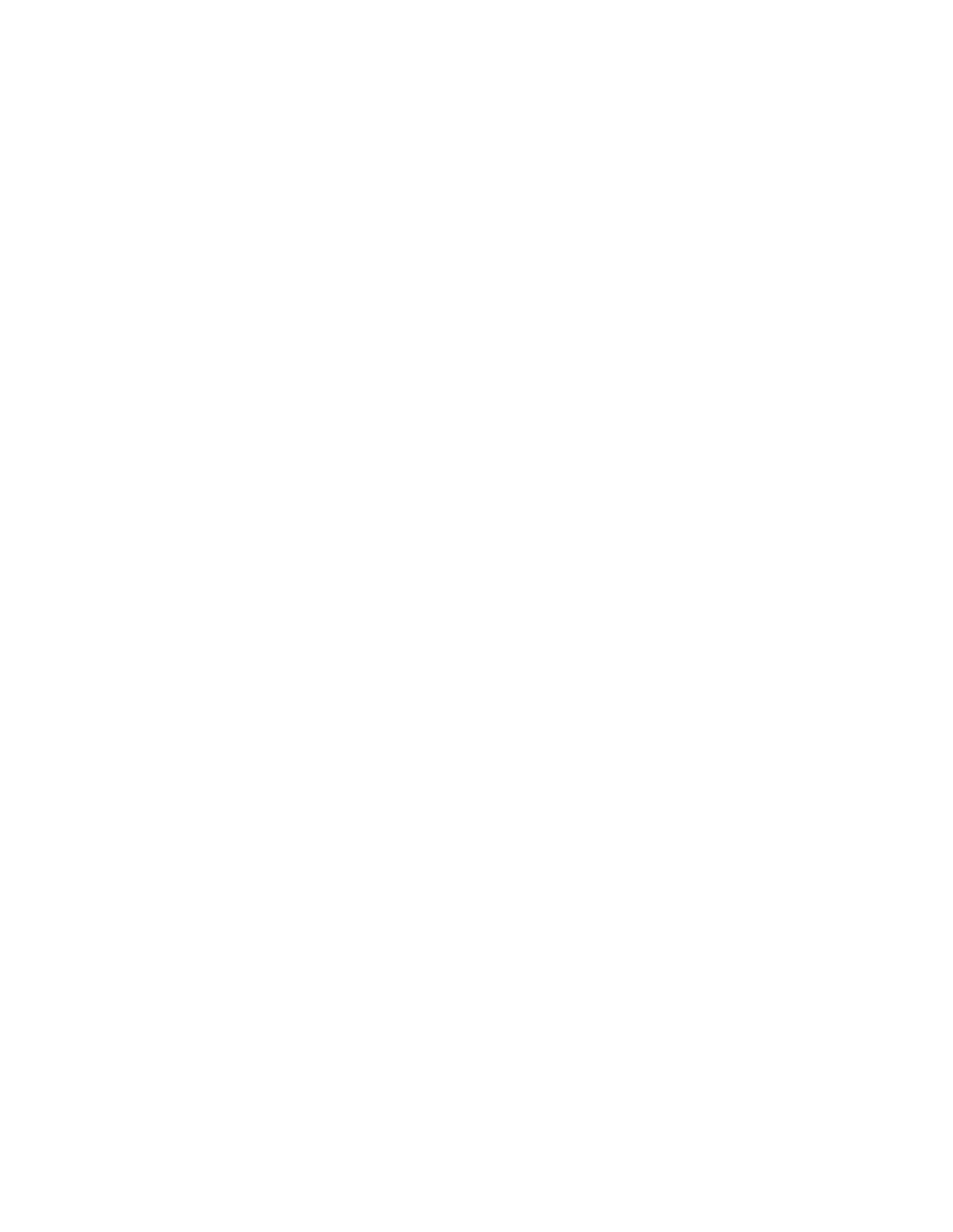# Introduction

Broome County has established various parks and leisure facilities to be administered by the Broome County Department of Parks and Recreation. For the better management of these facilities, it is necessary to establish certain Rules and Regulations for all persons entering, using, visiting or who are otherwise within the boundaries of said facilities.

This document is meant to provide information and guidelines to park users. Many frequently- asked questions have been addressed within, along with basic rules and regulations. No claim is made that every situation, question or rule has been addressed in this document.

For additional information:

Broome County Department of Parks & Recreation (607)778-2193 [Bcparks@broomecounty.us](mailto:Bcparks@broomecounty.us) or www.gobroomecounty.com/parks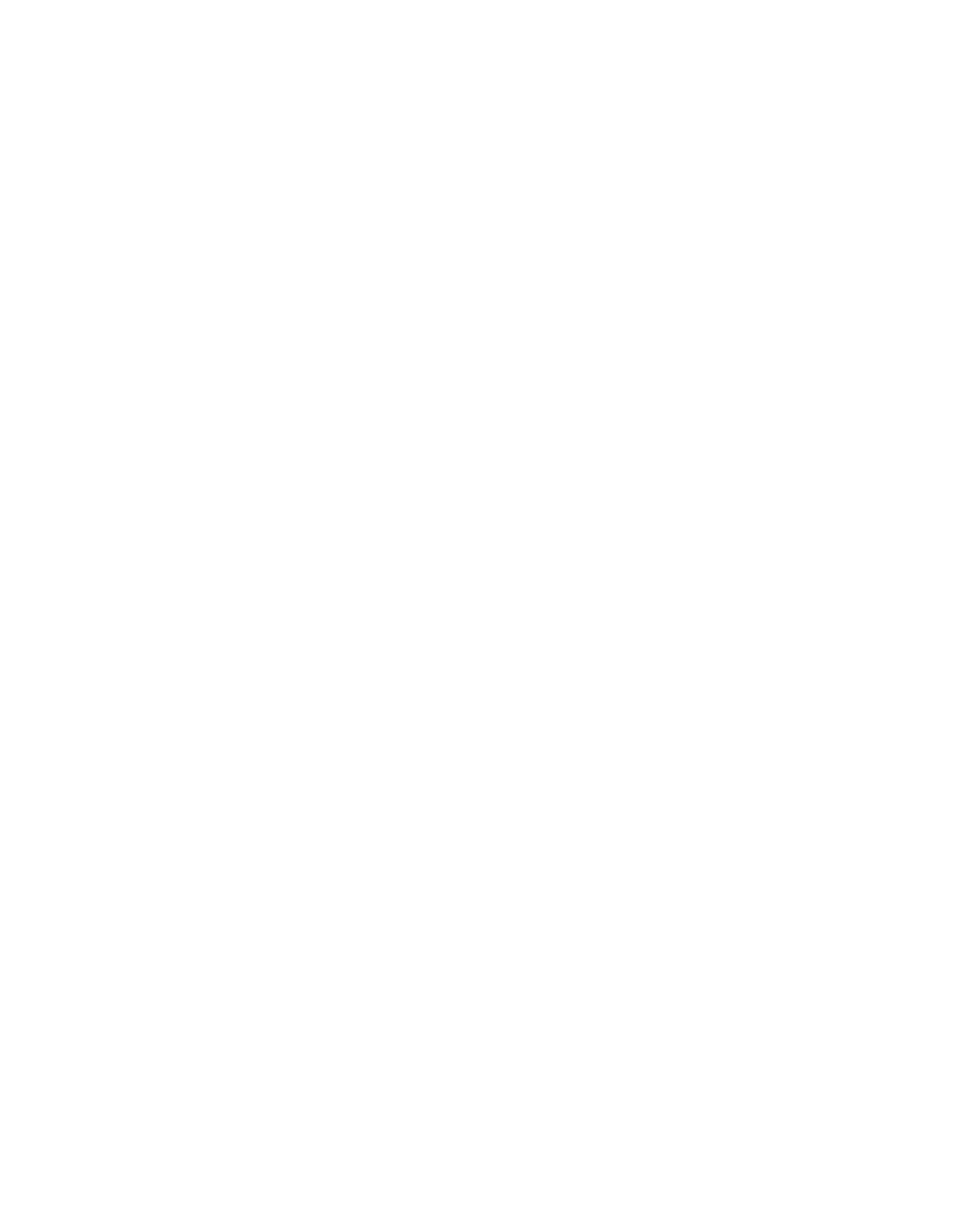# **TABLE OF CONTENTS**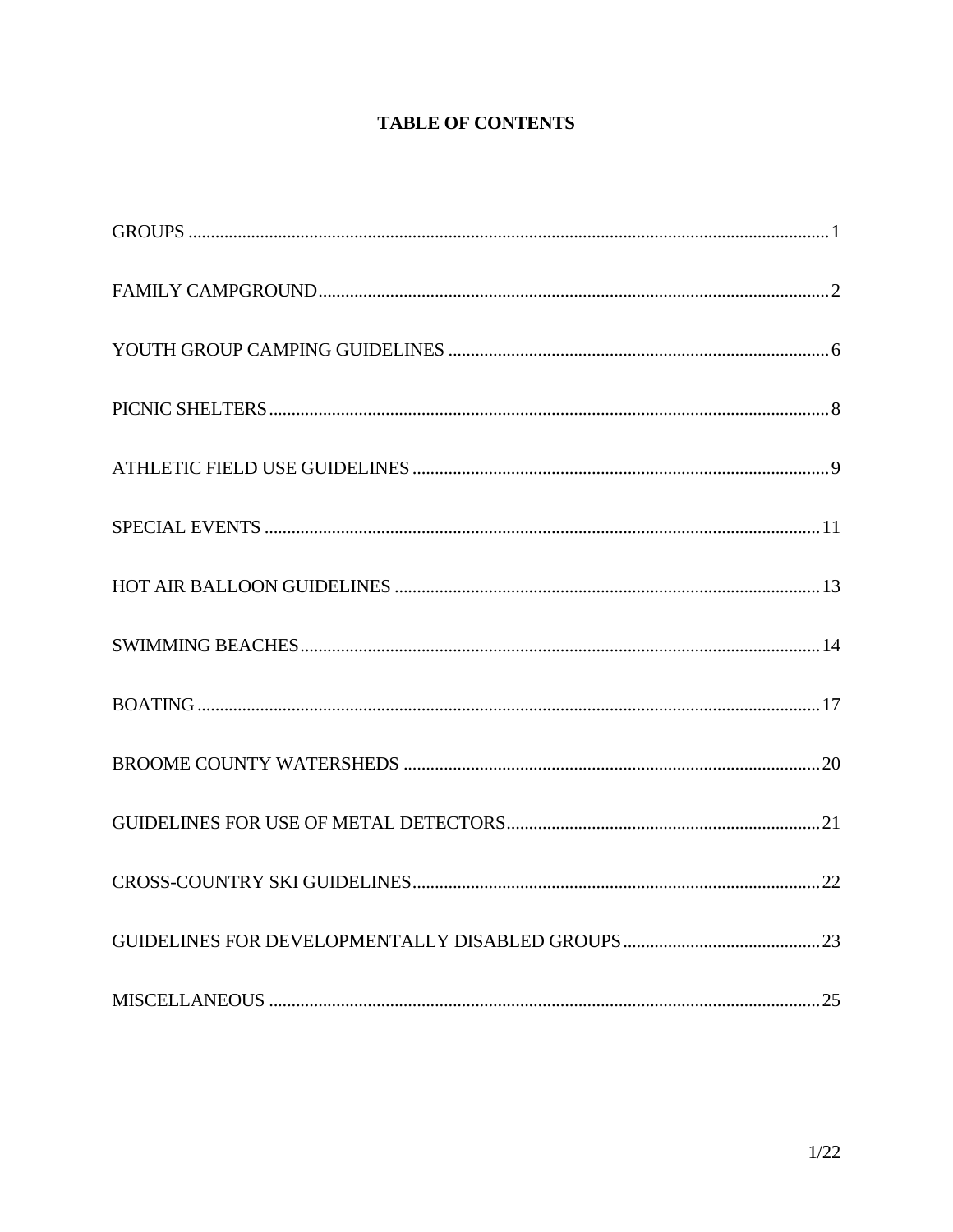# **GROUPS**

- A. Groups with more than twenty-five (25) people will be admitted by a permit only if they are not renting a shelter. This includes school groups, church groups,clubs, etc). Such permits shall be obtained from the main office of the Department, Broome County Office Building, Government Plaza, Hawley Street, Binghamton, NY (Phone 778-2193). Group permits are free of charge.
- B. The permit does not entitle the group to any special privileges such as tables, grills, parking or play fields.
- C. All groups of persons under the age of eighteen (18) will be chaperoned by leaders twenty-one (21) years of age or older, on a basis of about one leader per 10 participants.
- D. Groups registering for a permit in the name of an agency, institution or the like will furnish evidence that the activity is an approved social function scheduled and approved by that agency, and that an officer or leader will be present at the function.
- E. The number of groups permitted may be limited in one park on any given day. Group sizes are generally limited to 100 persons, but larger groups may be accommodated if the total number registered for a given park and day does not interfere with regular park operations.
- F. The use of portable or permanent public address systems or any sound amplifying equipment is prohibited unless specifically permitted by the Director of Parks and Recreation in extenuating circumstances.
- G. The Department reserves the right to assign groups to specific areas of the park.
- H. Permission must be requested on Permit for the use of tents. Small pop-up tents allowed. No tents with stakes allowed.
- I. Weddings are classified will need Special Event Permit not Group Permit.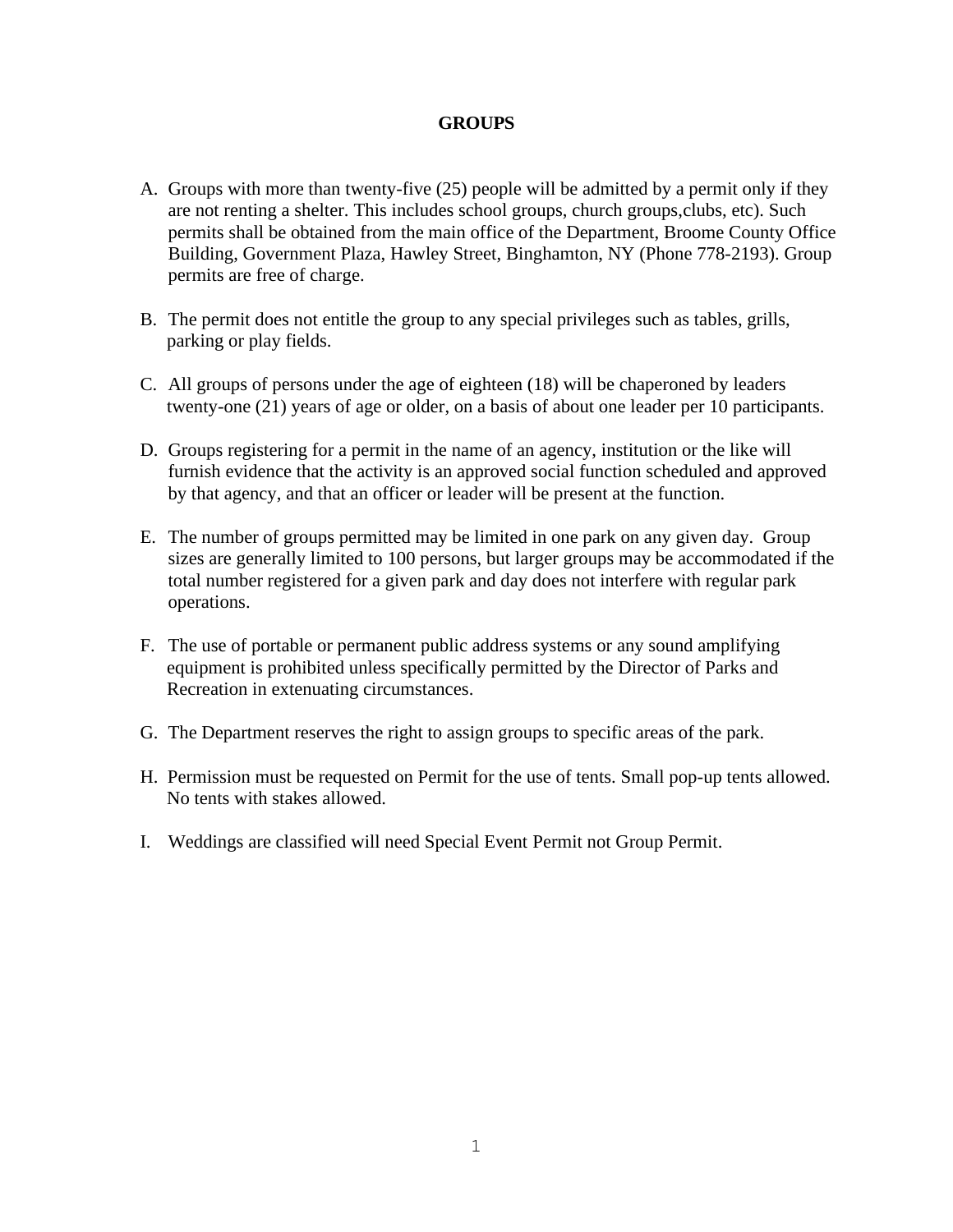# **FAMILY CAMPGROUND (GREENWOOD PARK)**

# A. **CHECK-IN/CHECK-OUT**

Check-in time is 12:00pm (noon). Earlier check-in may be permitted at manager's discretion.

Check-out time is no later than 11:00am. After 11:00am one is liable to charge for one additional night whether the campsite is occupied for another night or not.

All personally owned camping equipment shall be removed from the campground by 11:00am unless an additional night on the same site has been reserved and paid for.

A camper who wishes to remain in the park after check-out time must remove all equipment and personal possessions from the campground by 11:00am.

### B. **CONTROL**

The area Security Officer has the authority to assign sites. He may request the names of all members of the party to be recorded.

### C. **EQUIPMENT PERMITTED**

Equipment allowed on a campsite shall be limited to one (1) camping trailer or selfpropelled camper, or 2 tents and awnings not to exceed a combined total of 275 square feet. House trailers are not permitted.

All areas must be kept sanitary, neat and clean at all times.

No more than two vehicles are allowed per site.

Any additional vehicles must be parked in the Guest Parking area just across from the Campground Entrance. Parking is not allowed on grass or roadways.

### D. **DOUBLE SITE ASSIGNMENT**

In instances where it is necessary to assign large families to two sites for reasons of health or safety, they will be charged the rate of two sites. (See page 3, H.6.)

### E. **FIREWOOD**

- 1. Firewood may be purchased at the campground. Standing trees, living or dead, may not be cut for firewood.
- 2. No person other than authorized staff may operate a chainsaw within the park.
- 3. Firewood brought in from outside the park must comply with NYS Department of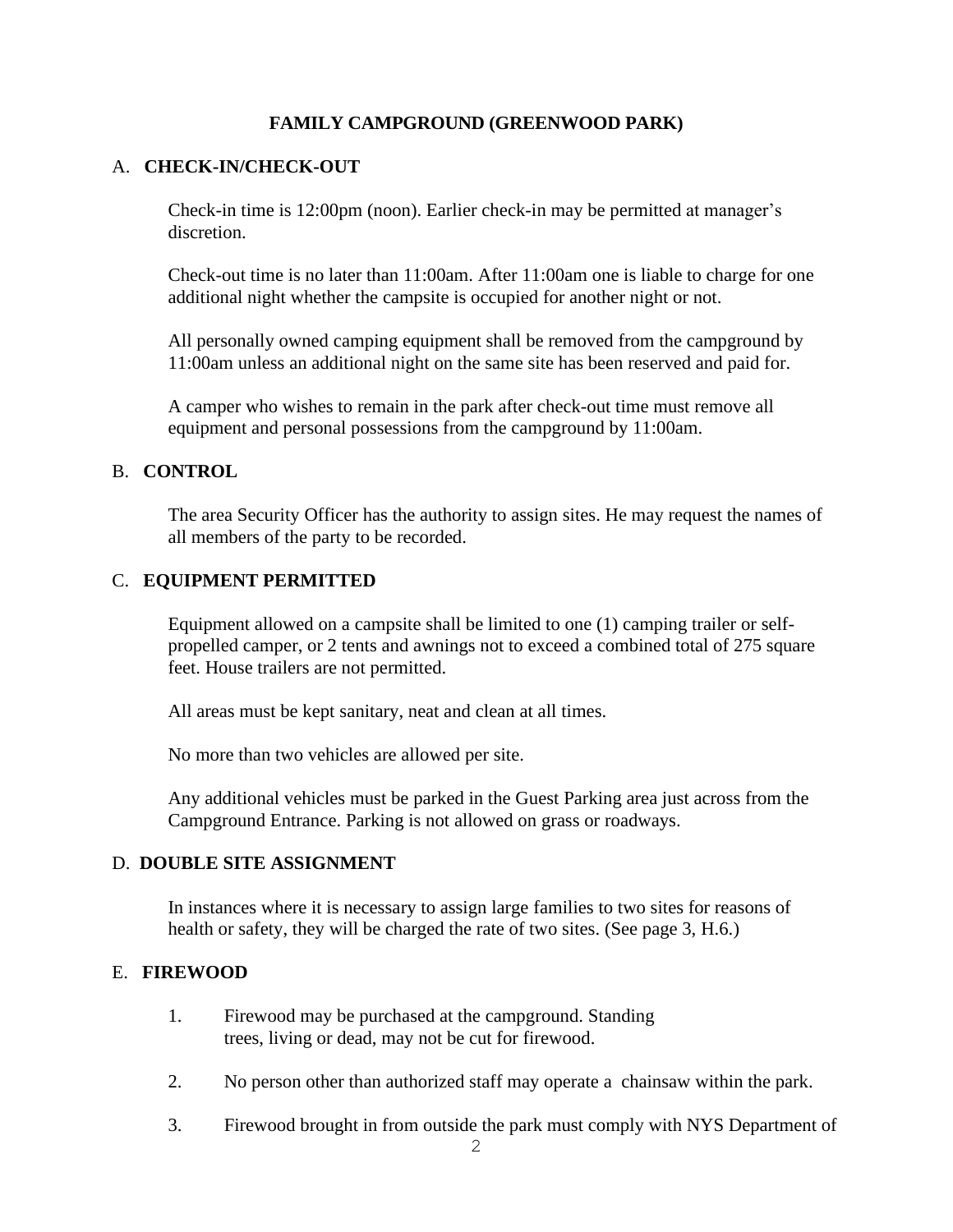Environmental Conservation regulations, [\(www.dec.ny.gov/animals/28722.html\)](http://www.dec.ny.gov/animals/28722.html).

# F. **GUESTS**

Visitors who are guests of campers may park their automobiles outside the campground in the parking lot. They will confine themselves to the camping area after the prevailing closing time set for day users and vacate the campground by 11:00 PM.

# G. **MINIMUM AGE**

Persons under 18 years of age must be accompanied by a parent or legal guardian.

# H. **OCCUPANCY**

- 1. Campers must have their equipment present at the time of registration, occupy the site immediately and remain overnight.
- 2. Campers must notify the Park Manager or designee if they plan to leave the campground for over twenty-four (24) hours.
- 3. For purposes of this section, a "day" begins and ends at 11:00 AM. Unless a camper sleeps overnight on the site at least once in forty-eight (48) hours, the Department may impound the equipment and remove it from the site. The site is then considered vacated and may be assigned to another camper.
- 4. No camping equipment shall be placed on any campsite while the site is occupied by another camper, or before the site has been reserved and paid for.
- 5. Substitution occupancy is permitted only after the site has been re-registered under the new occupant's name. Subletting is prohibited.
- 6. Occupancy of a campsite is limited to six (6) persons or one (1) family group consisting of parents and children (mother, father, and minor children and one single relative). Large families (more than 6) may be assigned two sites, and will be charged accordingly.
- 7. During peak season, a camping party and their equipment may occupy a site for a maximum of 14 continuous days. After which, the camping party and equipment must leave the site and facility for 2 days before registering again for another site. The exception is a prepaid seasonal site.

### I. **QUIET HOURS**

Quiet hours will be observed from 11:00 PM to 7:00 AM. All noises, both human and equipment, will cease. Violators may be asked to vacate the park.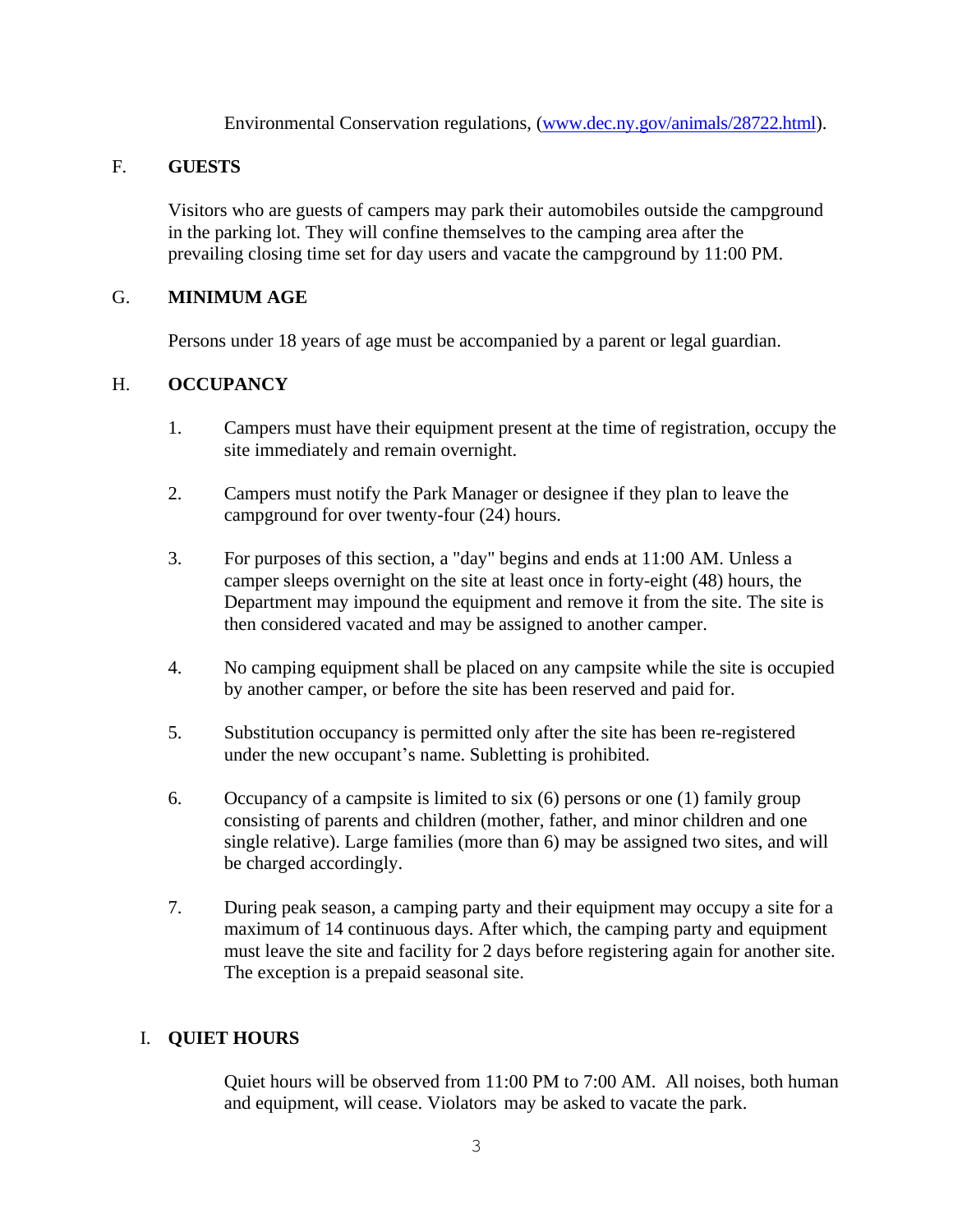#### J. **RELOCATION**

One move, to an unreserved site, is permitted. Those wishing to transfer to another site must inform Broome County Parks management to transfer their reservation to the new site.

# K. **RESERVATIONS**

- 1. Reservations will be accepted on a 13-month basis via ReserveAmerica.com. Transaction fee will be charged.
- 2. Reservations may also be made at the Broome County Department of Parks and Recreation main office by calling (607)778-2193 (M-F). Transaction fee will be charged. **Full payment (campsite fee and transaction fee) will be due immediately at the time of reservation.**
- 3. Reservations will be accepted at the park only after the current reservations list has been transmitted to the park.

**If access to the Reserve America online system is not available at the Park, walk-ins will be permitted a 1-night maximum reservation, which will be made upon arrival at the park. Sites for walk-ins are limited.**

### **Any additional nights must be reserved online by:**

- Greenwood Park management
- The camper if possible (with their phone, for example, or by a friend or family member with internet access elsewhere.)
- Broome County Parks office, M-F (607-778-2193)
- 4. Broome County Department of Parks and Recreation reserves the right to assign a party to a site.

#### L. **SEASON**

Camping areas will be open mid-May through Columbus Day weekend depending on local weather and existing area conditions.

Camping Season: Mid-May: Weekends only (Fri/Sat night) Memorial Day Weekend- Labor Day: Daily Labor Day-Columbus Day: Weekends only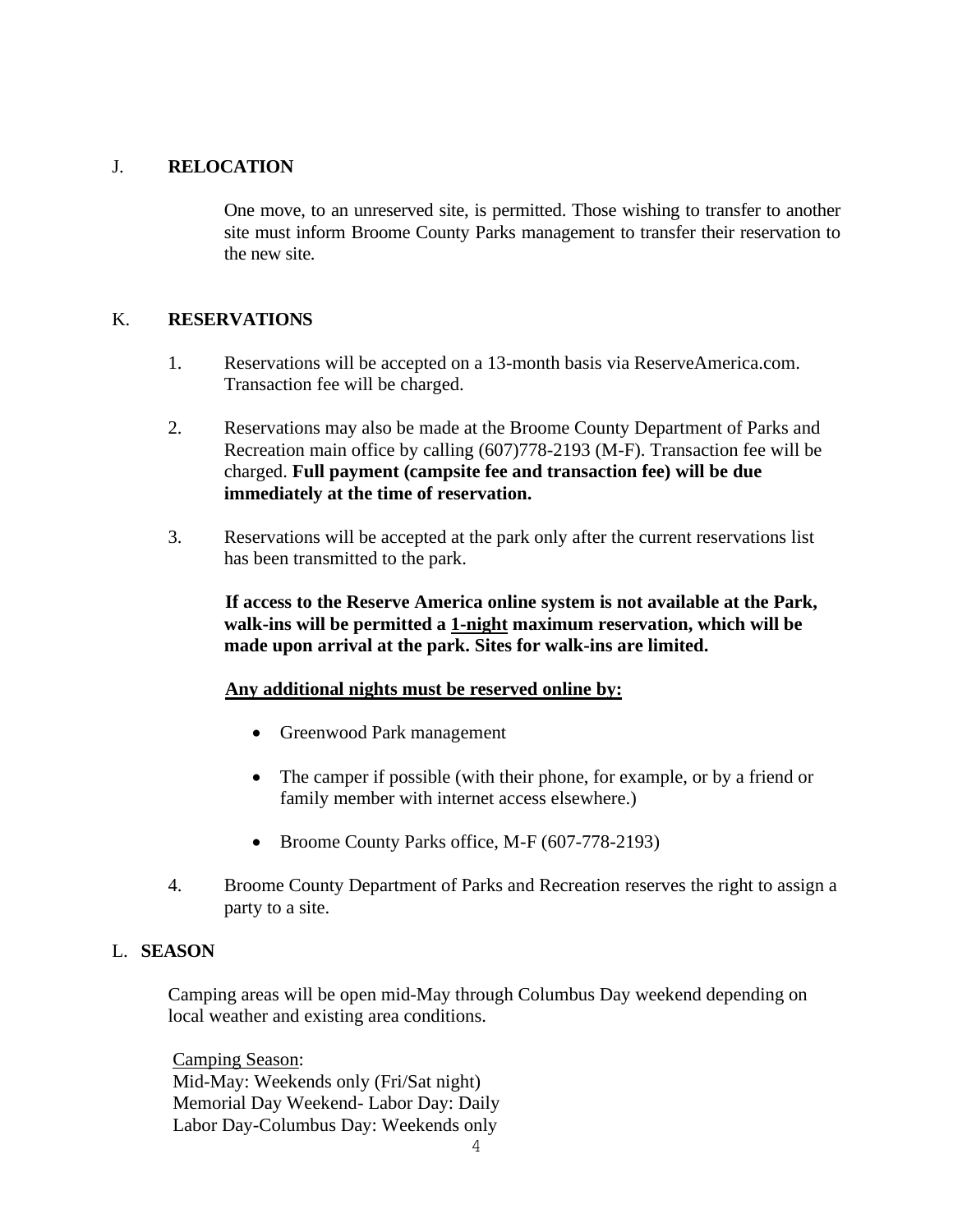# M. **TRENCHING**

Trenching around camping units is prohibited.

# N. **USE OF FACILITIES AND SERVICES**

The use of camping sites, toilets, shower buildings, electricity, tables and fire rings, dump stations, etc., are designated for the use of registered campers. These services are restricted to the use of the campers and their guests.

# O. **ELECTRIC HOOKS UPS**

There are electric hook ups at each campsite. There are both 20 & 30 AMP available.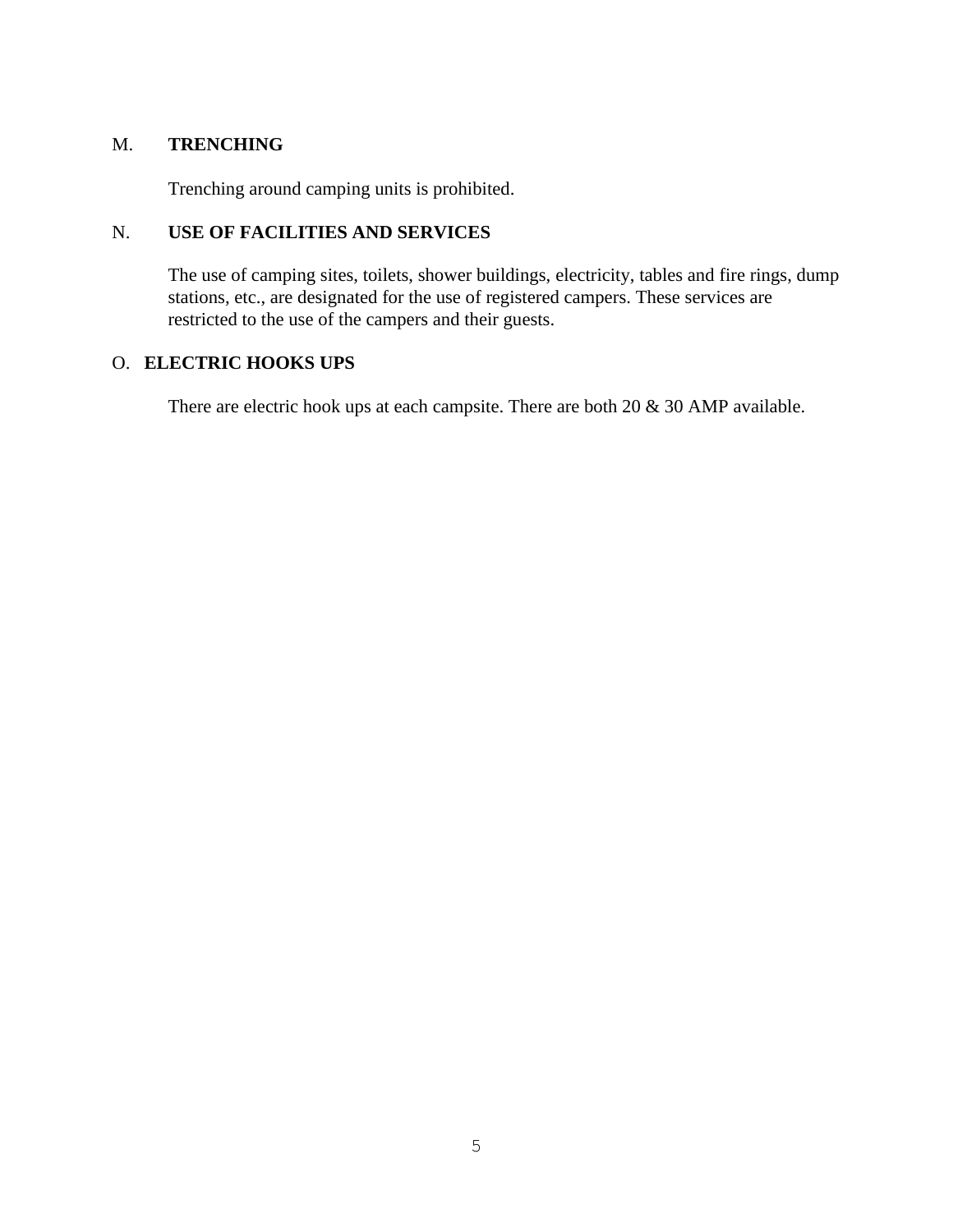# **YOUTH GROUP CAMPING GUIDELINES**

A. Group camping, by **organized youth groups only\***, (i.e., church youth groups, schools, YMCA, YWCA, Boy Scouts, Girl Scouts) will be permitted free of charge at Dorchester, Greenwood and Nathaniel Cole Parks. Upon request, groups must provide a letter of authorization from the sponsoring organization on organization letterhead.

\**Exceptions may be made for special needs adult groups.*

- B. Youth groups will secure a permit to camp from the Broome County Parks main office (607-778-2193) at least one week prior to using the area.
- C. One camping vehicle plus one transportation vehicle may be left in the group camping site for an emergency vehicle; all others will be parked in the parking lot. A list of license numbers will be given to the Security Officer in charge.
- D. There will be at least one leader to every eight campers under 21 years of age. In no case will there be fewer than two adult leaders, regardless of the number of campers.
- E. Any group camping over sixty (60) hours (3 nights) must request a variance from the state sanitary code from the Commissioner of Health. The permit for such a group will be deemed complete when the variance is received by the Department of Parks and Recreation alon with the signed permit.

# E. **Size of Groups**

Maximum number of campers plus leaders in the following combinations\*:

### 1. GREENWOOD PARK (If both sites are reserved)

- 1) 120 male or
- 2) 60 female or
- 3) 60 male, 30 female
- 4) Available Mid May-Columbus Day Weekend

# 2. DORCHESTER PARK

- 1) 60 male or
- 2) 30 female or
- 3) 30 male, 15 female
- 4) Available All Year Round

### 3. NATHANIEL COLE PARK

- 1) 60 male or
- 2) 30 female or
- 3) 30 male, 15 female
- 4) Available Memorial Day- Labor Day

\*Quotas are established by the Broome County Department of Health guidelines.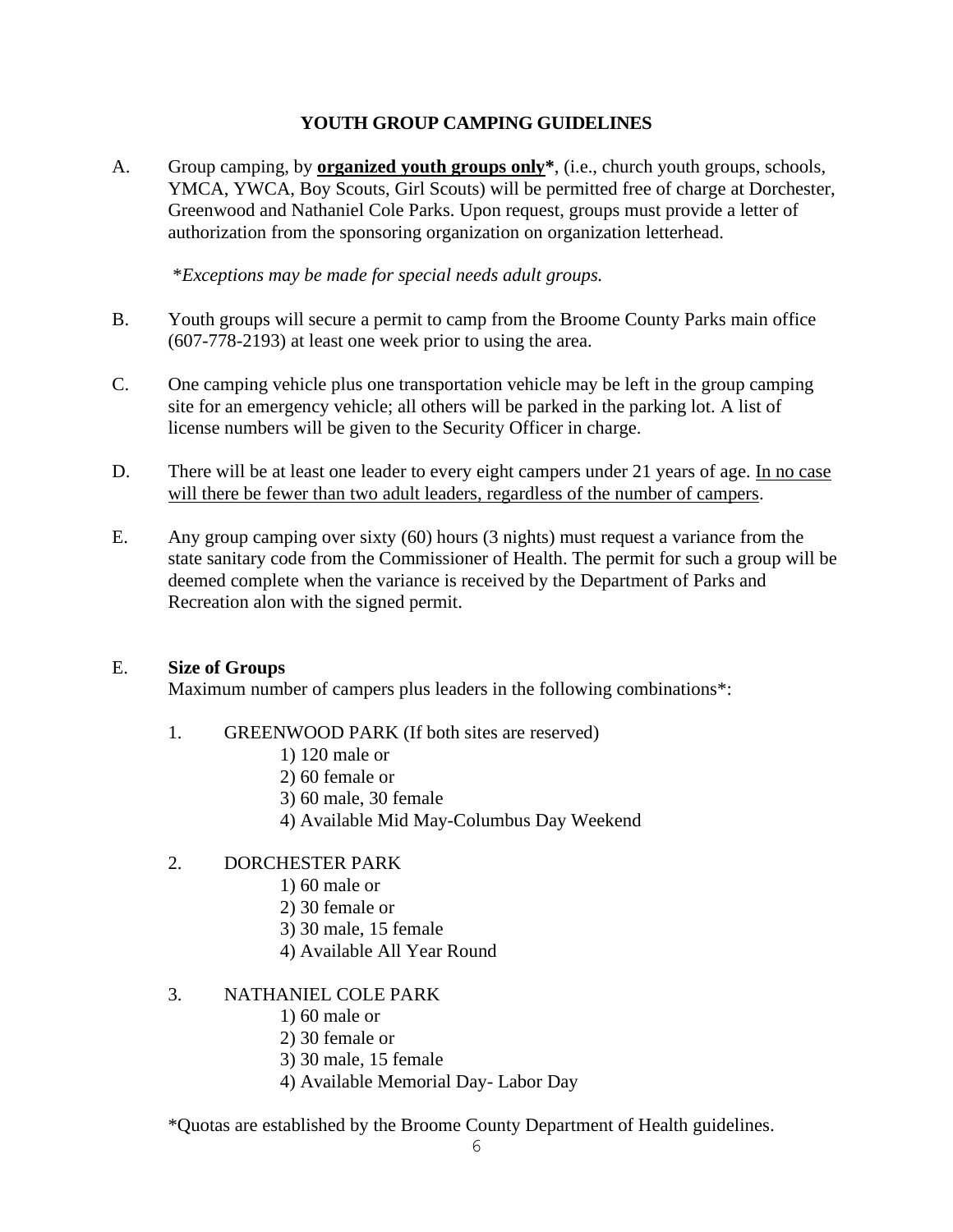- F. No pit toilets will be dug, and no trenching is permitted. Port-a-Johns will be available
- G. Groups will leave the area neat and orderly, and in the same condition in which it was found upon their arrival.
- H. Picnic tables, a fire ring, and vault toilets are provided for Youth Campers' use.
- I. Electricity, firewood, and running water are not provided. Firewood may be purchased at Greenwood Park.

# **Any firewood brought in from outside of the park must comply with current NYS Dept of Environmental Conservation regulations, to prevent the spread of disease and harmful invasive insects**.

# J. **Minimum Age**

- 1. Group Camping permits will be issued only to persons 21 years of age or older.
- 2. The person supervising this group is responsible for maintaining an emergency contact/emergency care release form for each camper under twenty-one (21) years of age.
- 3. Any group of boys or girls having a member less than eighteen (18) years of age will be required to be accompanied and supervised by a responsible adult of the same sex who is twenty-one (21) years of age or older.
- K. The person signing this permit on behalf of the above group assumes personal liability for breakage, destruction or removal of park property by any member of the group.

# L. Group camping Availablity:

- Dorchester Park: All Year
- Greenwood Park: Mid May- Columbus Day Weekend
- Nathaniel Cole Park: Memorial Day-Labor Day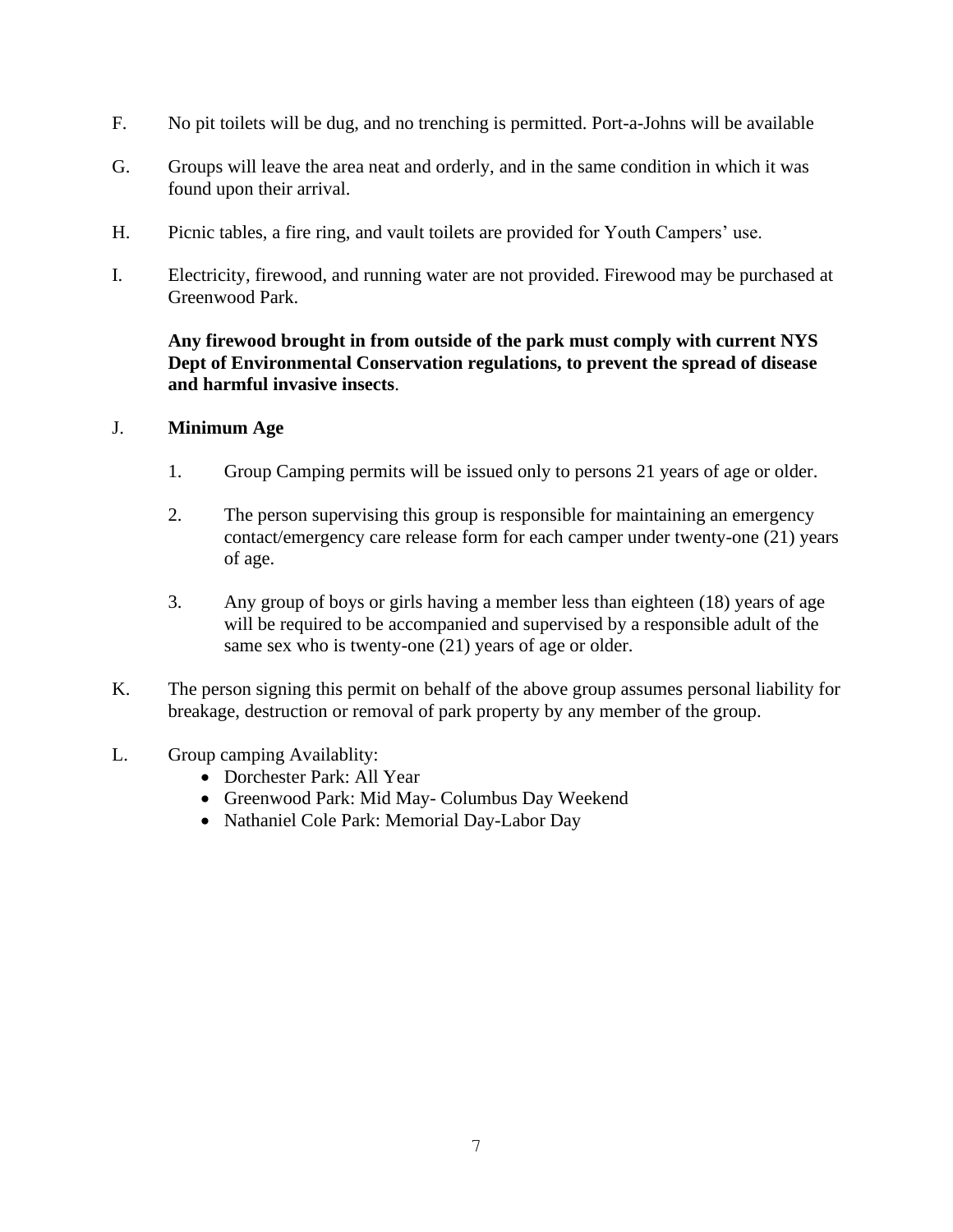### **PICNIC SHELTERS**

Picnic shelters are available at several Broome County Parks facilities. Shelters include picnic tables, access to electricity (1 standard outlet), water, and a grill. Restroom facilities are nearby.

| Dorchester Park:            | 3 shelters (100 each)     |
|-----------------------------|---------------------------|
| Greenwood Park:             | 4 shelters (100-120 each) |
| Grippen Park:               | 1 shelter $(100)$         |
| <b>Nathaniel Cole Park:</b> | 4 shelters (100-120 each) |
| Roundtop Picnic Area:       | 2 shelters (80 each)      |
| <b>Otsiningo Park:</b>      | 2 shelters (100-120 each) |
| Hawkins Pond Nature Area:   | 1 shelter $(40-50)$       |

### A. **RESERVATIONS**

Reservations will be made, on a 13-month rolling basis, online at **www.ReserveAmerica.com**.

- 1. The full amount of the reservation fee is due immediately upon making a reservation. An additional transaction fee will apply.
- 2. Groups that use a purchase order must pay within two weeks after a reservation is made. The reservation is finalized upon receipt of the fee. Groups paying via purchase order must call Broome County Parks (607-778-2193) to make a reservation and arrange payment.
- 2. Unreserved shelters are available on a first come, first served basis, free of charge.
- B. All shelter rentals cover the period of prevailing daily park opening to daily park closing.
- C. The park assumes no responsibility for storing food, beverages and supplies delivered to the park for visitors.
- D. The person making the reservation assumes personal liability for breakage, destruction, or removal of park property by any member of the group.
- E. A shelter reservation in no way guarantees special privileges in the use of parking, tables, grills or other facilities.
- F. The use of portable or permanent public address systems or any sound amplifying equipment is prohibited unless specifically permitted by the Director of Parks and Recreation in extenuating circumstances.

#### B. **PARKING**

Vehicles must be parked in designated parking areas, and may not remain at the shelter.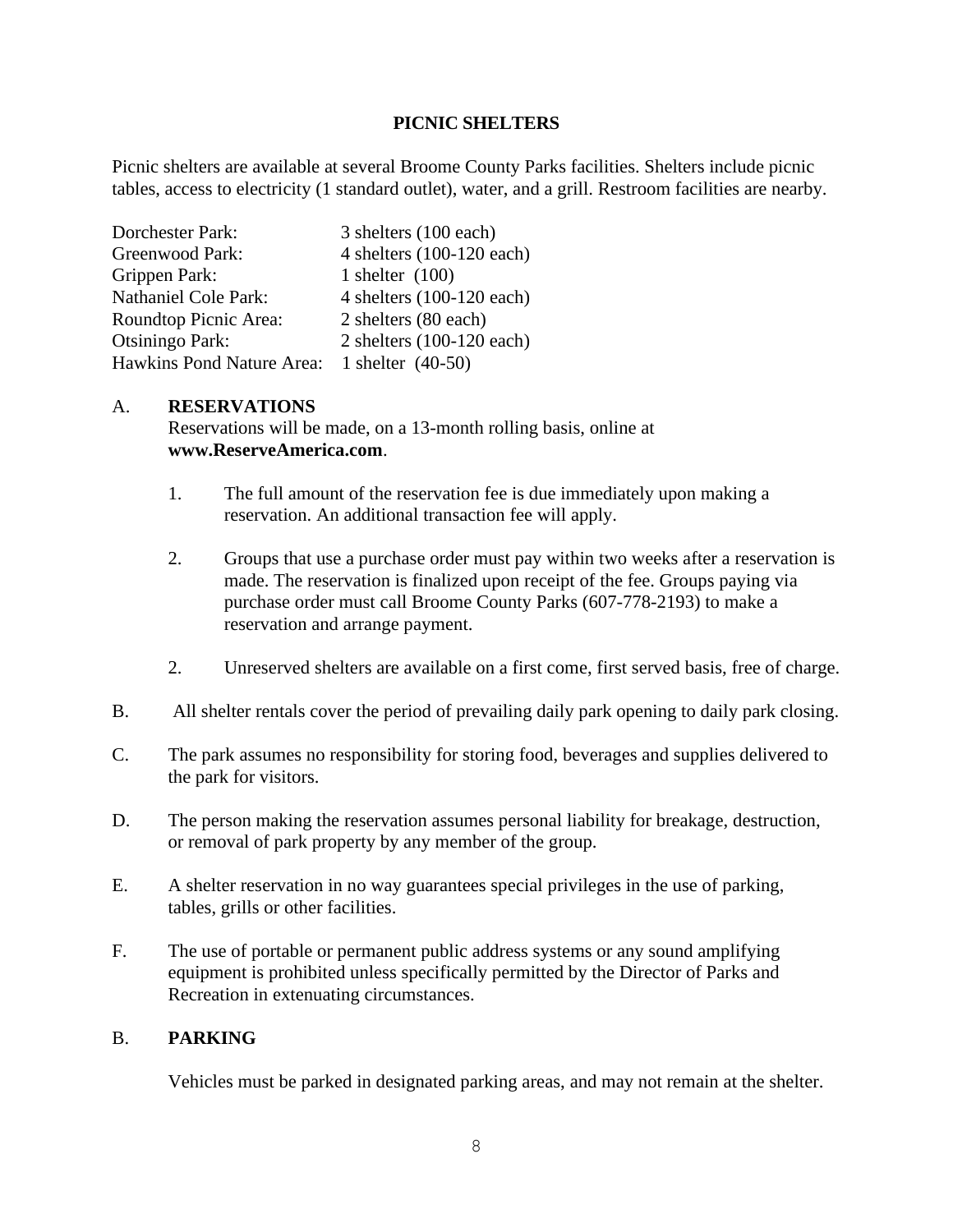# **ATHLETIC FIELD USE GUIDELINES**

### A. **RESERVATIONS**

Athletic fields and volleyball courts may be reserved for use in mid-April\*– October of the current year, beginning in January. Reservations provide exclusive use for the period of prevailing daily park opening until closing. Fees apply.

**\*Field conditions and staffing may prevent use until later in the month**.

Unreserved fields and courts are available at no cost, on a first-come, first-served basis.

Parking will be permitted in designated parking areas only.

Tournments and Field Use Events should be sent to the person in charge of Special Events.

### B. **FIELD ALTERATIONS**

NO alterations will be made to any part of the athletic fields (i.e. adding sand, sawdust, etc. to wet areas or removing dirt) other than squeegeeing or raking water from softball base paths.

Any changes made by persons other than Broome County Parks Department employees will be corrected by the Parks Department, and a bill for material and labor will be sent to the persons signing the group registration permit. Failure to comply will jeopardize future use of the athletic fields by the group.

### C. **CANCELLATION**

Park management will notify contact person of all field closings.

Team managers are responsible to ensure that players stay off the fields when such conditions exist that may endanger players or cause damage to the field.

The Commissioner reserves the right to cancel the privilege of using the field.

There will be no refund of field reservation fees for weather or other reasons. Groups who cancel a reservation will receive a refund only if the field is rented to another group for the same date.

Additional trash receptacles will be placed in accessible areas, if needed.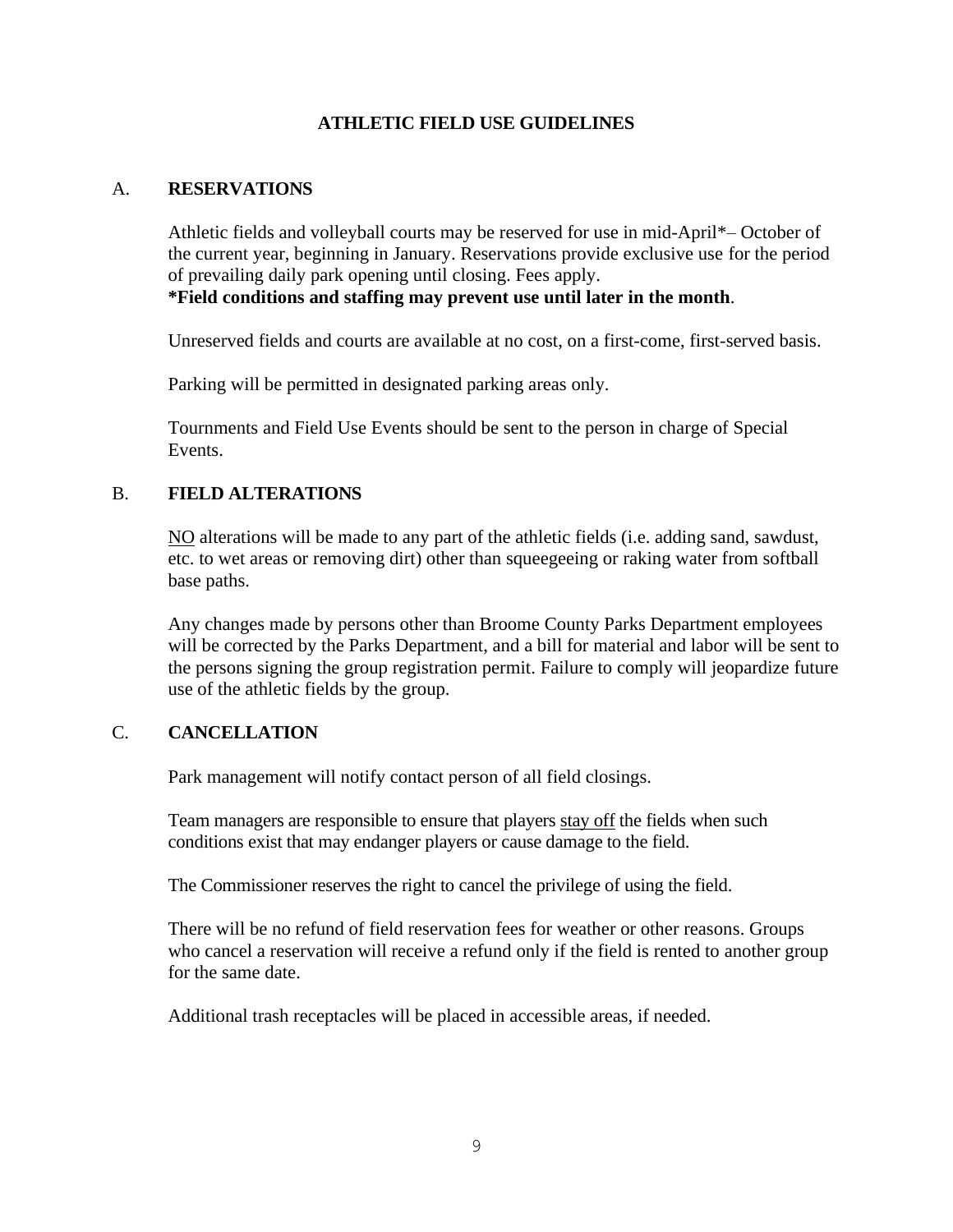# D. **CONCESSIONS**

- 1. Any concessions are for event participants only. No solicitations to the general public.
- 2. Any concession (beer\*, food, etc.) used in conjunction with any event must have Broome County Health Department approval.
- 3. Concession locations will be determined with the Department of Parks and Recreation at the time a permit is issued.
- 4. \*The consumption of beer or other alcoholic beverage is prohibited at **Otsiningo Park** without prior written approval from the Recreation/Education Committee of the Broome County Legislature.

### I. **TOILETS**

Extra toilets will be placed in the park depending on the estimated number of people to attend the event. The number and placement of toilets is totally dependent on information given on the group registration permit and at the expense of the registrant.

# J. **HOURS**

Daily - 8:00 AM to Dark

# K. **SAFETY AND SECURITY**

Any additional security coverage required will be at the registrant's expense. Registrant must contact Broome County Security at 607-778-2107 to go over requirements.

### L. **INSURANCE**

All organized groups reserving fields shall submit standard insurance naming "Broome County Government" as additional insured, according to the Broome County Department of Risk and Insurance. Broome County Risk and Insurance may be contacted at 607-778-2402 for more information.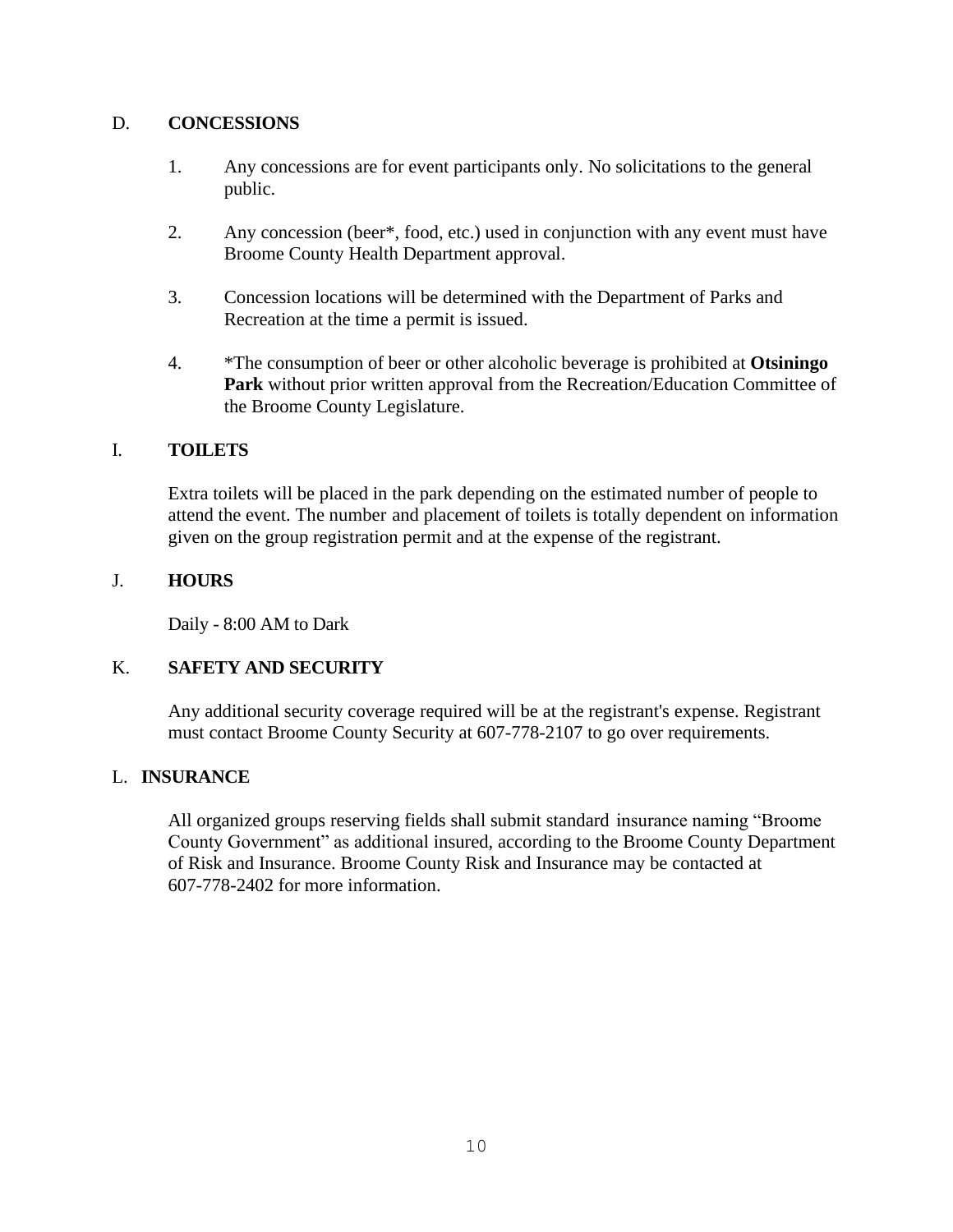# **SPECIAL EVENTS**

# **All large group gatherings (25+ people) at a Broome County Park require a Group Permit; those wishing to host events will be required to apply for a Special Event Permit. Call 607-778-2193 for additional information.**

The following use guidelines will be in effect for anyone having permission to organize events:

# A. **PARKING**

- 1. Parking will be permitted in designated areas only until all spaces are filled.
- 2. Overflow Parking: When all parking spaces are filled, park management may allow for overflow parking along park roads and/or on the grass. **There will be no parking on the grass unless specifically directed by park management.**

### B. **RESPONSIBILITY**

The park shall be left in the same condition it was found. The cost of restoring the park to its original condition will be billed to the person signing the group registration permit.

### C. **INSURANCE REQUIREMENTS**

Group agrees to secure and maintain in full force and effect at its own cost and expense the following insurance coverage:

- Comprehensive General Liability insurance with a blanket contractual liability endorsement and a combined single limit of not less than \$1,000,000.
- Also agrees to name "Broome County Government" as additional insured.
- Any other coverages requested by Risk and Insurance Department.

Questions regarding insurance requirements should be directed to Broome County Risk and Insurance Department at 607-778-2402.

### D. **RENTALS**

Fields, Pavilions, and Stages can be reserved for Special Events. Contact Broome County Parks & Recreation Deparmtent for availability and more information at 607-778-2193.

### E. **TRASH**

The cost for additional trash receptacles will be at the registrant's expense.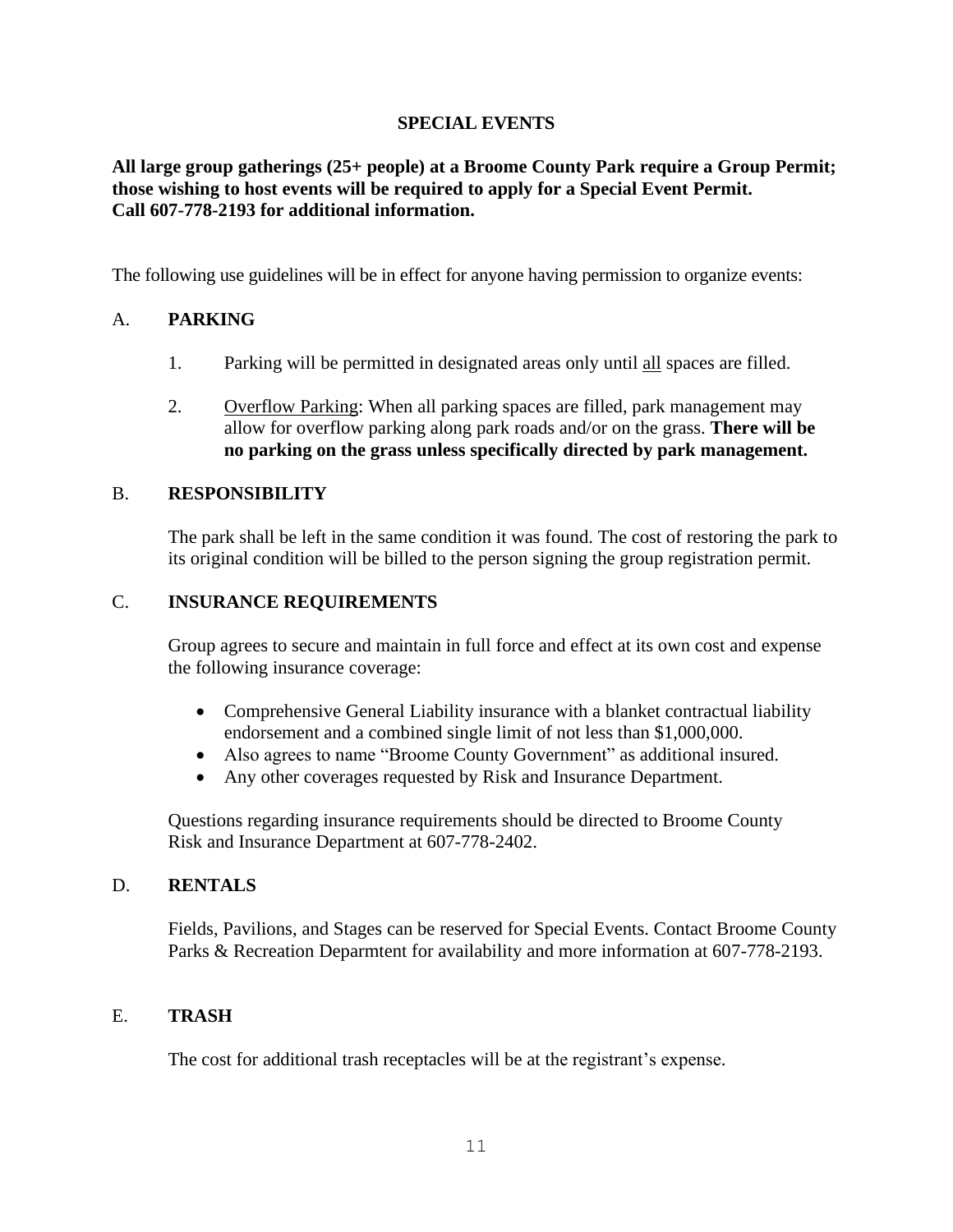# F. **CONCESSIONS**

- 1. Any concession (beer\*, food, etc.) used in conjunction with any event must have Broome County Health Department approval. Concessions will be for event participants only, with no solicitations to the general public.
- 2. Concession locations will be determined with the Department of Parks and Recreation at the time permit is issued.
- 3. \*The consumption of beer or alcoholic beverages is prohibited **at Otsiningo Park** without prior written approval from the Recreation/Education Committee of the Broome County Legislature.

# G. **BATHROOM FACILITIES**

- 1. Extra facilities will be placed in the park depending on the estimated number of people to attend the event. The number and placement of toilets is totally dependent on information given on the group registration permit and at the expense of the registrant.
- 2. The cost of extra portable toilets will be at the registrant's expense.

# H. **SAFETY AND SECURITY**

Any additional security coverage required will be at the registrant's expense. Registrants may contact Broome County Security with event details to determine Security requirements. (607-778-2107)

# I. **HOURS**

Daily - 8:00 AM to Dark

# J. **EMERGENCY SERVICES**

Registrants must contact Broome County Emergency Services to notify them of the event. 607-778-2170.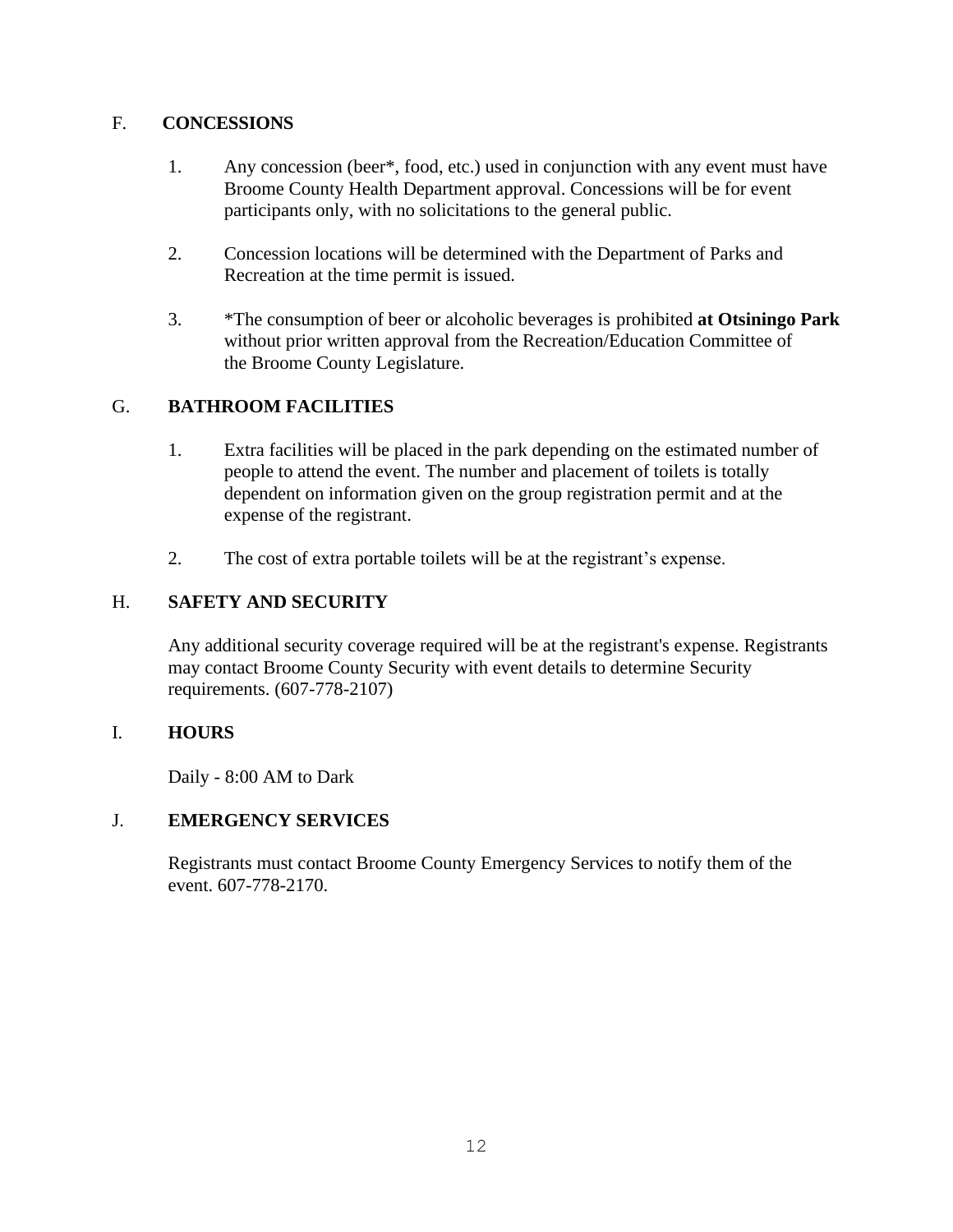# **HOT AIR BALLOON GUIDELINES**

- A. All persons operating balloons in a Broome County Park must minimally adhere to the regulations set forth by the Balloon Federation of America.
- B. Insurance
	- a. Each year the Broome County Dept of Risk and Insurance will set the insurance requirements for the permit holder.
	- b. Broome County must be named as an additional insured.
- C. The maximum number of people per basket will be listed on the insurance certificate and permit. This will be determined by the balloon manufacturer and insurance carrier.
- D. Tie downs are required during inflation.
- E. There will be a minimum of two ground crew persons per balloon.
- F. Each permit will include a map of each area in the Park system where balloons may launch.
- G. For purposes of safety, park facilities other than **Otsiningo Park** must be notified of all launches.
- H. Solicitation for rides and the exchange of money must occur off park property.
- I. The permit must be kept with the balloonist at all times.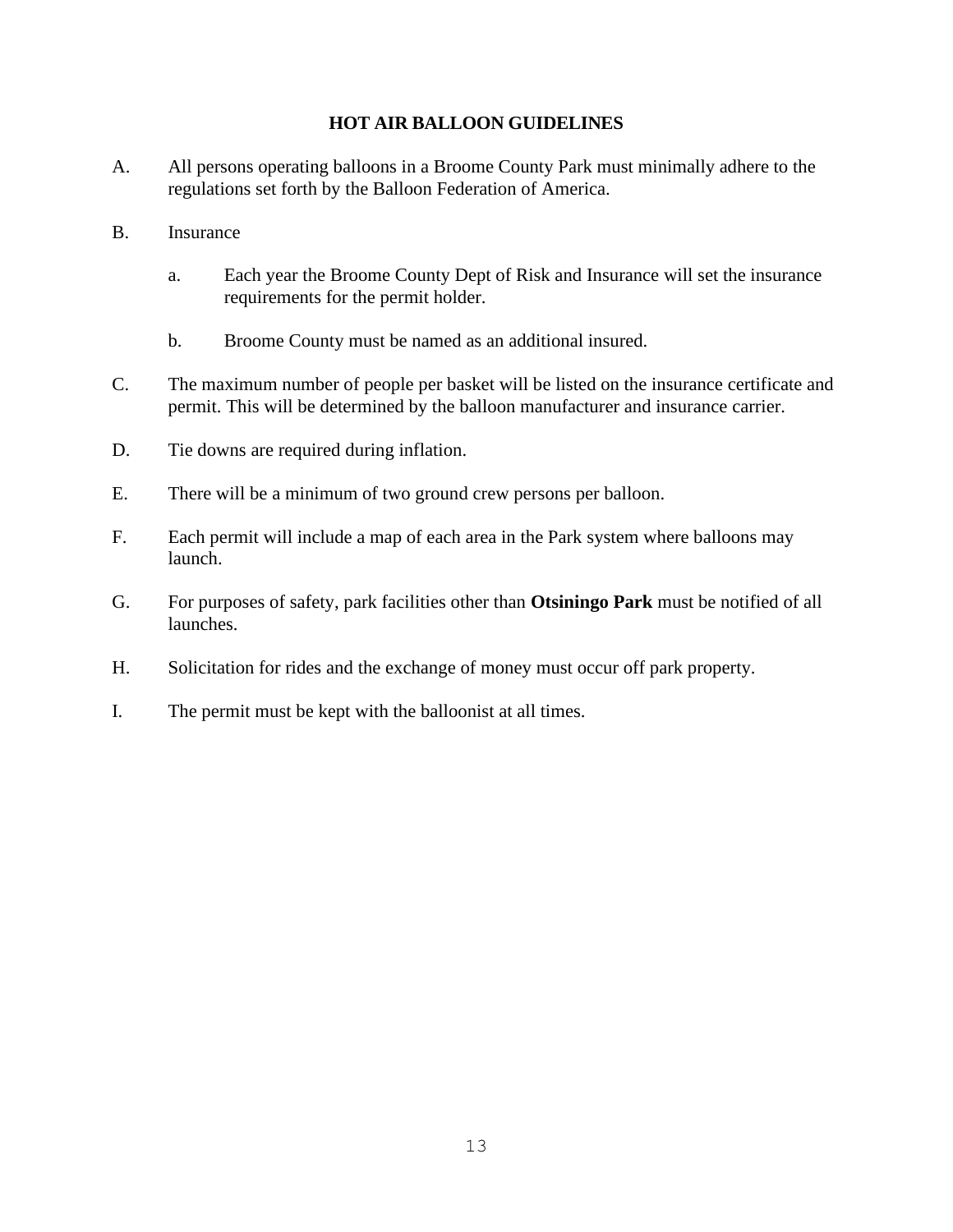### **SWIMMING BEACHES**

### A. **Local Law No. 4, 1980, as amended**

Section Q. Swimming, swimming areas and beaches

- (1) Swimming/wading is prohibited except at areas designated for that purpose and only when lifeguards are on duty.
- (2) No glass bottles, metal cans or other hazardous objects are permitted on sand beaches or swimming areas.

# B. **Administrative Guidelines - Swimming Beaches**

- 1. For purposes of administration, the beaches at the various parks will be defined as follows:
	- a. Greenwood Park: All that area between the drainage swale immediately east of the waterfront and the water.
	- b. Dorchester Park: All that area south of the creek and on lakeside of the road that meets the reservoir at the north end of the waterfront.
	- c. Nathaniel Cole Park: All that area south of the walkway (east/west).
- 2. Grills, or fires of any type, are not permitted on the beaches.
- 3. Swimmer objects, such as inner tubes, surfboards and any similar flotation devices are not permitted in the water. Fins are not permitted. Goggles, face masks, and nose and ear plugs are permitted.

 Eye glasses are permitted in the swimming areas only if they are securely fastened by means of a safety strap that goes around the back of the head.

Adults supervising children in the non-swimmer area may wear glasses.

- 4. Only persons dressed for bathing are permitted in the swimming area. Bathing attire must be specifically designed for swimming; any shirts worn must be made of a close-fitting, lightweight and fast-drying synthetic fabric.
- 5. Street clothes or swimsuit cover-ups may be worn in the **non-swimmer** areas only.
- 6. No dogs allowed in the bathing beach area; there is no swimming area for dogs or other pets.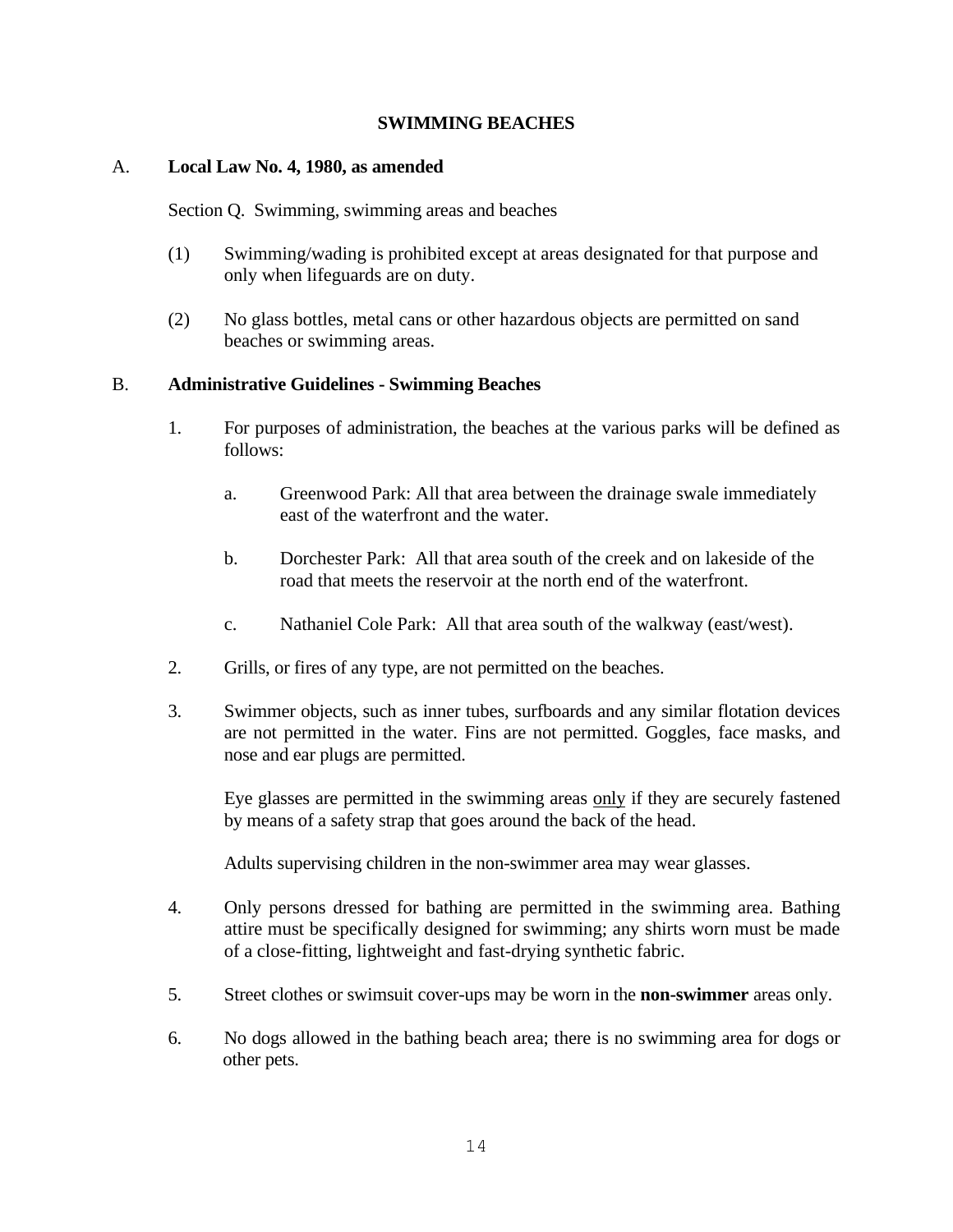# C. **PFD Use**

The use of United States Coast Guard approved Personal Flotation Devices (PFDs), Type I, II, III, or V, will be permitted in the NON-SWIMMERS SECTIONS if used in accordance with manufacturer's specifications, whether or not built-in to a swimsuit.

PFDs must be in good condition, properly attached and fastened, and of a size appropriatto the wearer.

 PFD use IS NOT a substitute for adult supervision for children. **Children under age 10 must be under the direct control and supervision of a responsible person aged 16 or older, regardless of PFD use.**

ALL PERSONS using PFDs must be accompanied in the water by an adult who is NOT wearing a PFD. Water depth is not to exceed chest-deep on the attending adult.

We do not perform safety checks on PFDs. Failure to adhere to the conditions for use of PFDs may result in the removal of the offending parties.

### D. **Children under age ten must be under the direct control and supervision of someone 16 years of age or older at all times.**

- E. Persons shall not operate a boat closer than one-hundred feet to the swimming area.
- F. No fishing in the swimming area, or within any distance deemed by park management as potentially hazardous to swimmers.
- G. Commissioner Directive Diaper Guidelines for Bathing Beaches: Only diapers specifically designed for swimming will be permitted.
- H. Sitting on docks or hanging on safety lines is not allowed.
- I. Boisterous or rough play shall not be permitted in swimming areas, on the sand, beach or in dressing rooms or showers.
- J. Unauthorized persons shall be restricted from entering the lifeguard room or first aid station, or from touching any piece of lifesaving equipment.
- L. State Sanitary Code Part 6.31- Public Health Law 225: No person having skin lesions; sore or inflamed eyes, mouth, or ear discharges; or who is known to be a carrier of the microorganisms of any communicable disease, shall use any swimming pool or bathing beach.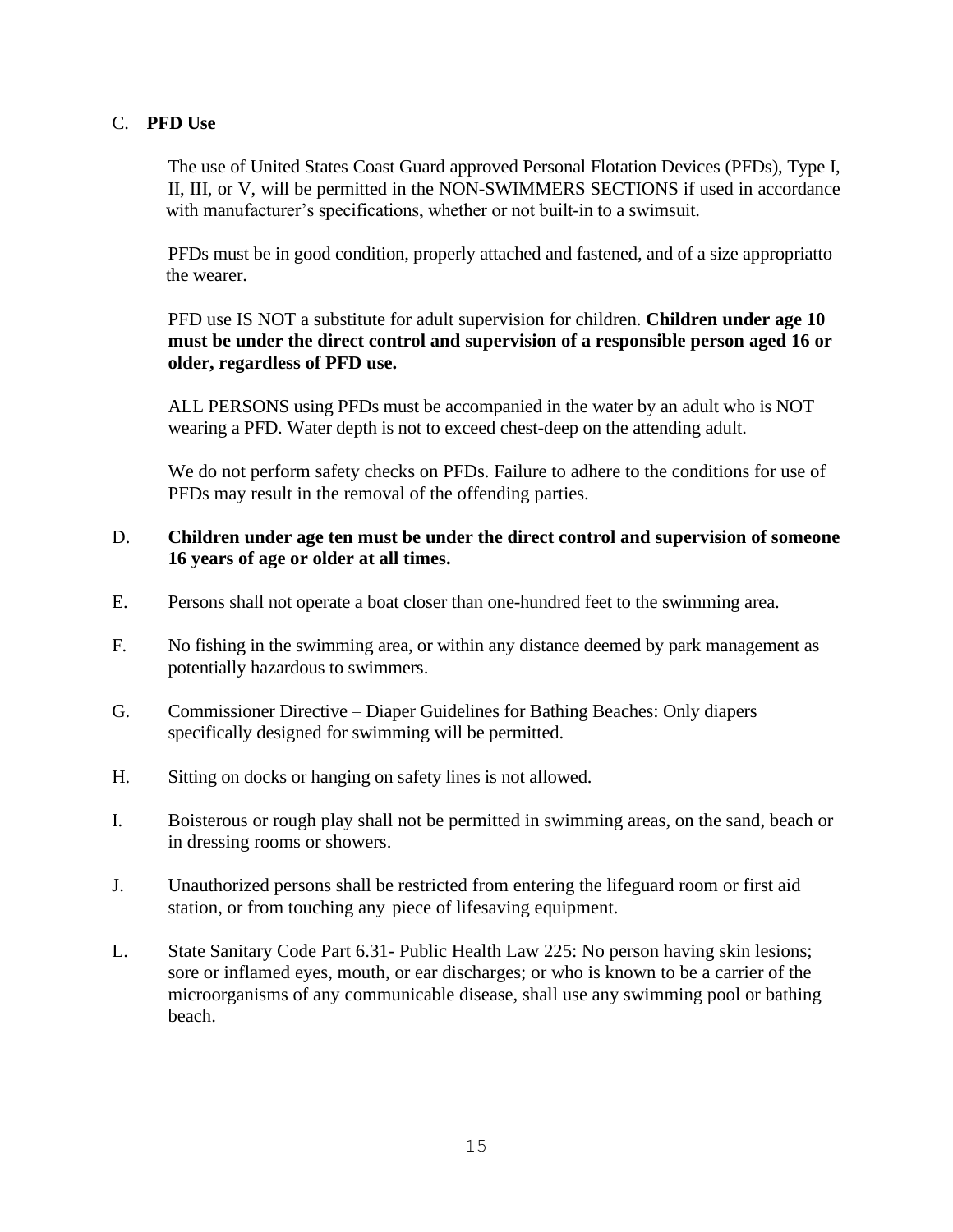# M. **THUNDER/LIGHTNING:**

In the event that thunder is heard or lightning is seen:

- 1. The water shall be cleared of all swimmers and boats.
- 2. The beach will be closed until one-half hour after the last lightning is seen or thunder is heard. The 30-minute waiting period begins again each time thunder is heard or lightning is seen.

### K. **Hours of beach operation:**

- 1. The beach shall generally be open daily, Memorial Day Weekend through Labor Day, 11:00 AM – 7:30 PM.
- 2. The beach may be closed depending on local conditions, including but not limited to weather conditions, sufficient availability of staff, and time of sunset.
- 3. The Department reserves the right to set different hours with approval of the County Executive and the Commissioner or his/her designee.

### L. **Alage Bloom**

- 1. Beaches will be closed if alage is present in tested water sample.
- 2. Swimming will not be prohibitied until beach is reopened. Signs will be posted on the beach if it is closed due to alage bloom.
- 3. Boathouse will remain open.
- 4. Pets should not be in or near water when alage is present.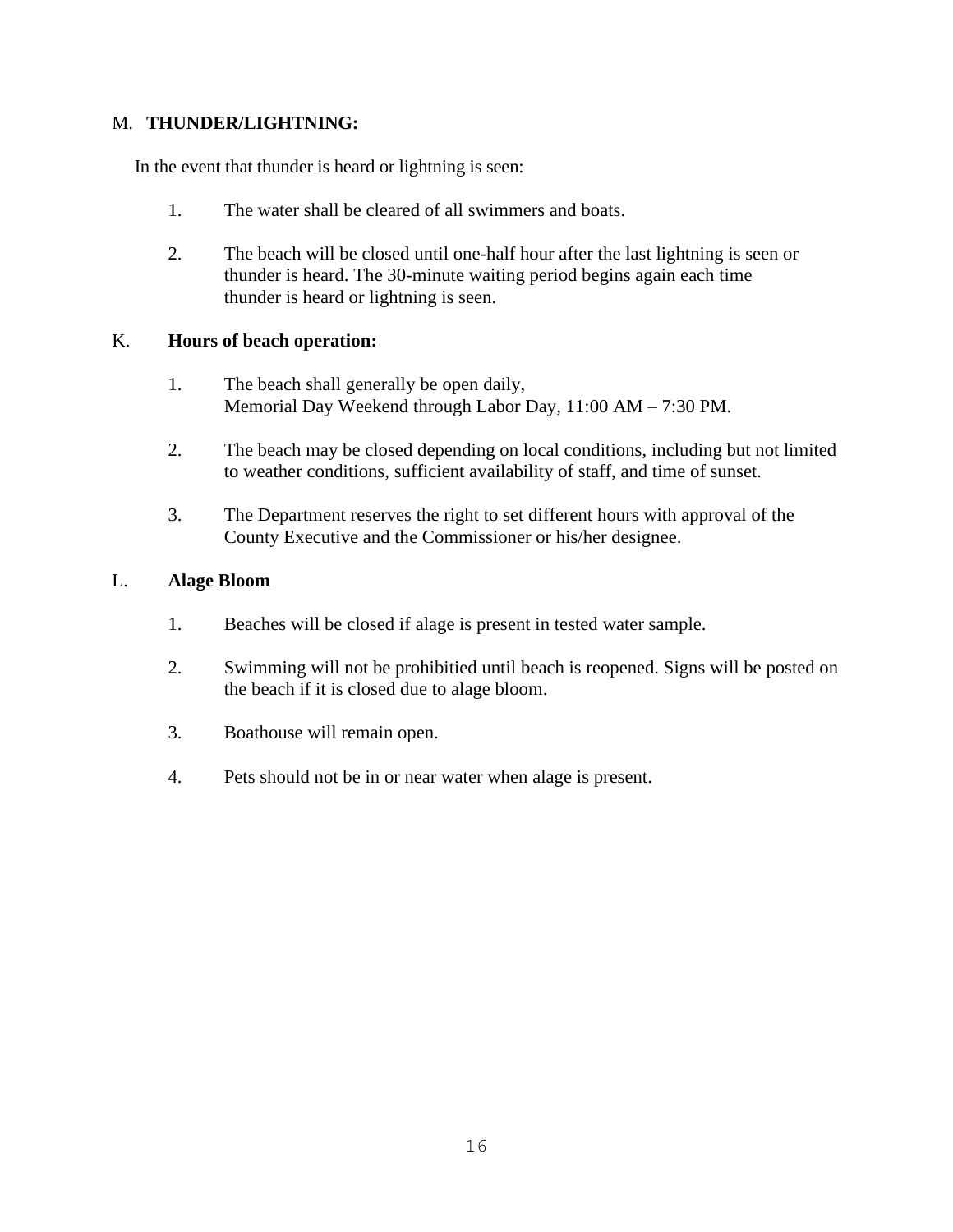# **BOATING**

### **Local Law. 4, 1980, (as amended 5-9-89 by L.L. No. 6-1989)**

### **Section R. - Watercraft**

- 1) No boats (canoes, rafts, kayaks, sailboats or watercraft of any type) other than those owned by the Department will be permitted on any lake, pond, stream or waters within the boundaries of Greenwood, Hawkins Pond, Finch Hollow, Otsiningo, or Nathaniel Cole Parks, Aqua Terra Wilderness Area, or watersheds, except by permission from the Director.
- 2) No person(s) shall operate a boat closer than one hundred (100) feet to a swimming area.
- 3) No person shall operate a watercraft on the Whitney Point Reservoir in violation of rules and regulations of the New York State Department of Environmental Conservation.
- A. All persons operating boats on the Whitney Point Reservoir will abide by the rules and regulations of the New York State Department of Environmental Conservation and the Broome County Department of Parks and Recreation.
- B. Operation of motors more than 25 HP is prohibited on the Whitney Point Reservoir (10mph maximum speed). Public boats are not permitted to operate within the creek channel.
- C. Cars towing trailers with boats will park in the boat parking lots at Dorchester Park.
- D. Nathaniel Cole Park: No boats are permitted to enter the west cove.

### E. **CAPACITIES/AGES**

 No one under twelve (12) years of age may rent a boat, and there must be at least one person who is at least twelve (12) years of age in a boat whenever it is in use.

- 1. Rowboats
	- a. Maximum capacity four
	- b. Minimum age three years when accompanied by responsible person 16 years or older.
- 2. Sailboats
	- a. Maximum capacity two
	- b. Minimum age six years
- 3. Canoes
	- a. Maximum capacity two
	- b. Minimum age six years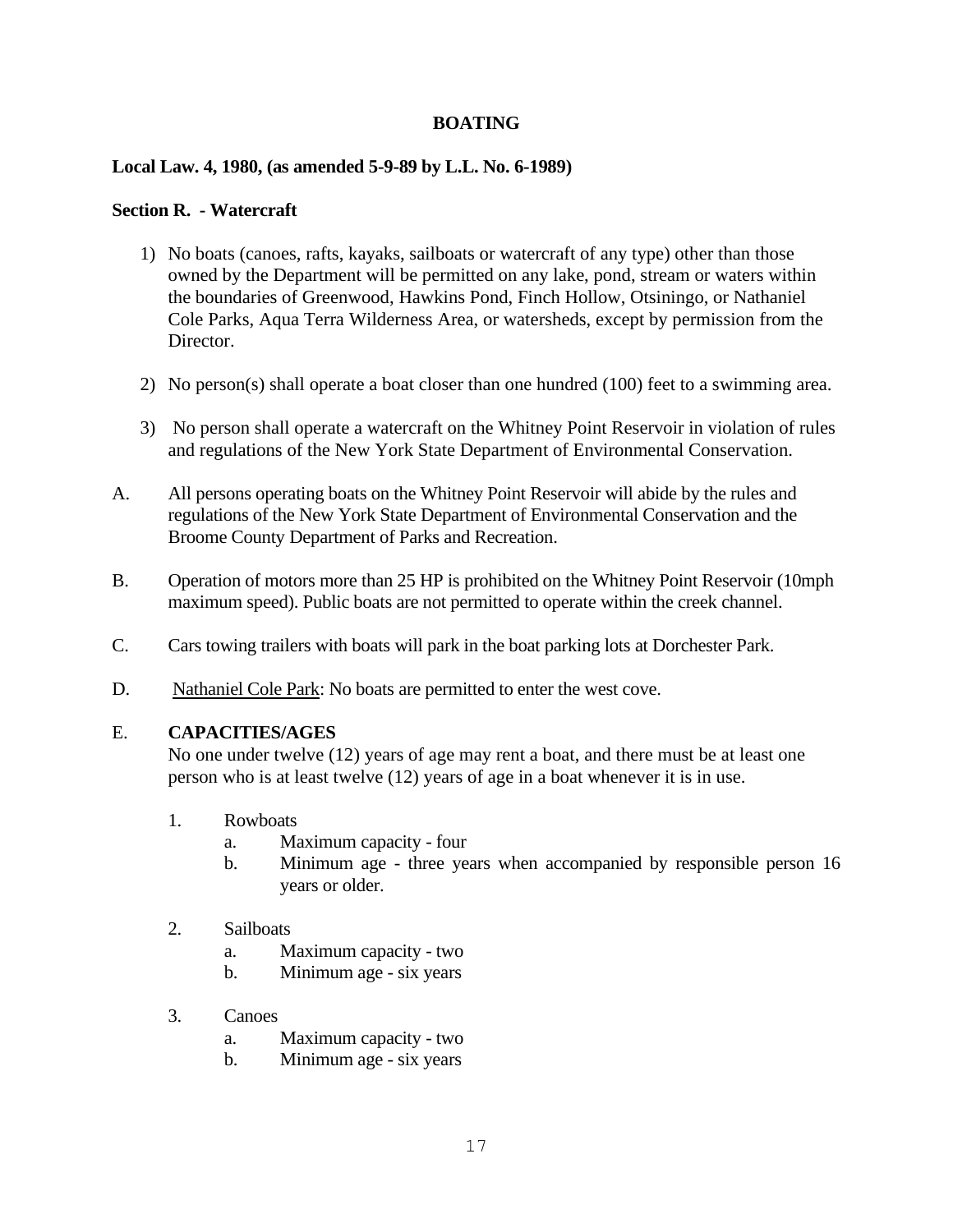- 4. Paddle Boats
	- a. Maximum capacity 4/four-seater
	- b. Minimum age three years when accompanied by a responsible person 16 years of age or older.
- 5. Kayaks
	- a. Maximum capacity 1-person kayak one 2-person kayak – two

b. Minimum age - 1-person kayak: 12 years of age 2-person kayak: No one under age 6. \*Ages 6-11 with ages 16 & up \*Age 12 with ages 12  $\&$  up

# E. There will be one U.S.C.G.-approved wearable personal **flotation device for each occupant, which must be worn at all times while the boat is in use**.

- F. The Department reserves the right to refuse rental when in the opinion of the Commissioner there are adverse weather conditions or the renter demonstrates incompetence in boating ability or constitutes a hazard to himself or others.
- G. Boats are available on a first-come, first-served basis.
- H. Rentals exceeding one hour will be charged to the next full hour. (A 15-minute grace period is allowed, which will not result in any extra charge.)
- I. Boat concession shall be open Memorial Day weekend to Labor Day, weather-permitting.

Hours of operation are from approximately 11:00AM to 7:30PM daily\*. No rentals to begin past 7:00pm; all boats must be returned by 6:30pm.

\*Hours of operation will coincide with the day's beach hours.

- J. All rentals stop one-half hour before closing and all equipment must be returned to the concession by closing. Renters taking a boat for less than a full hour will be charged the fullhour fee.
- K. All boaters must remain seated. Swimming from boats is not permitted.
- L. Boats must be returned to the boat rental concession when finished. At no time may a boat be left along the shore, unless signed out for the day rate.
- M. Any person misusing rental boats or equipment will be ejected, their deposit withheld and their boating privileges will be withdrawn.
- N. Dogs and other pets are not permitted on boats including service and emotional support dogs.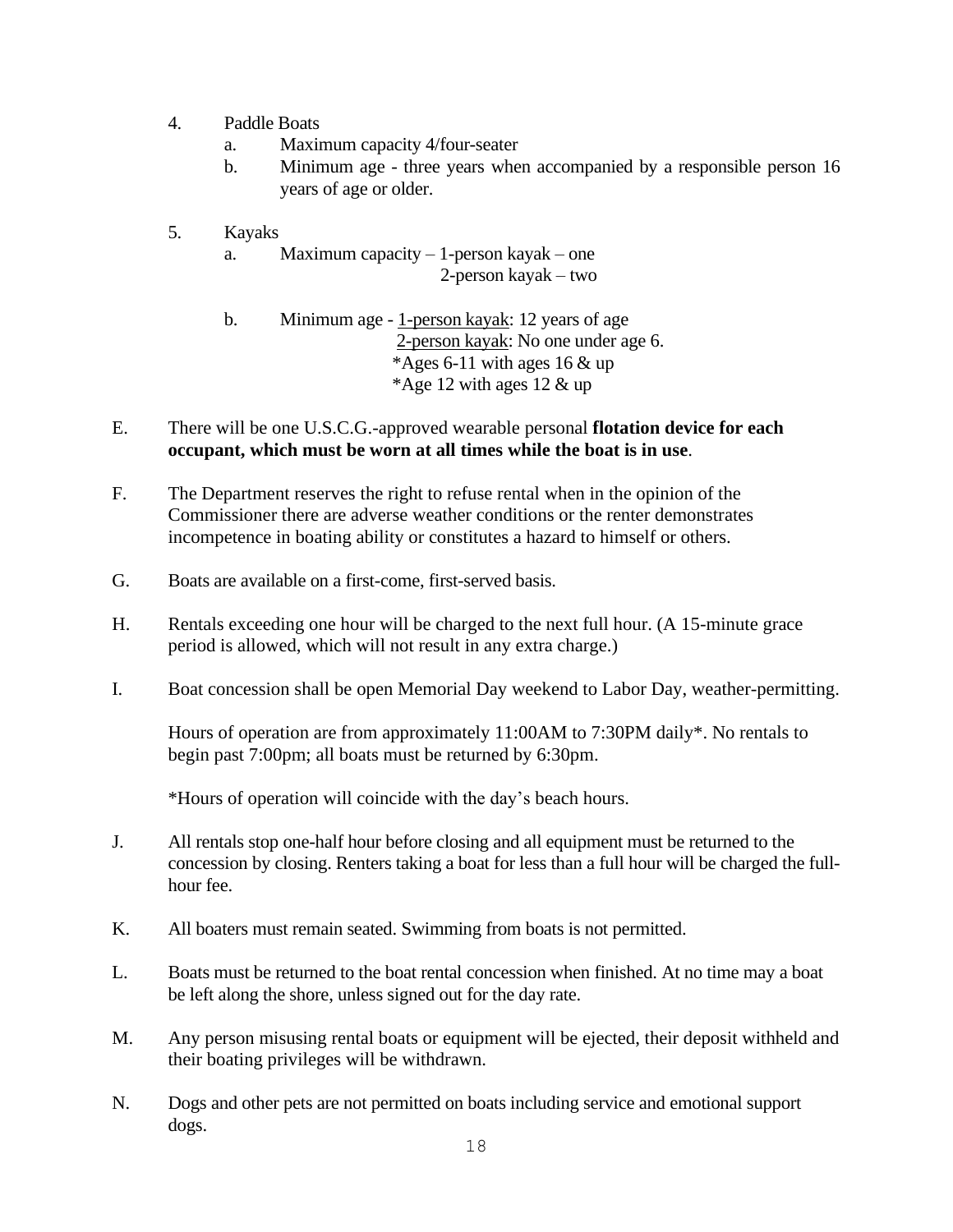### **BROOME COUNTY WATERSHEDS**

- A. Hiking, picnicking, and fishing will be permitted on areas that have public access.
- B. Water and ice activities including but not limited to: swimming, boating, ice skating and ice fishing shall be prohibited at all times.
- C. There will be no trespassing from sunset to 6:00 AM.
- D. On those sites leased to municipalities, activity will be permitted as established through local policy and guidelines.

\_\_\_\_\_\_\_\_\_\_\_\_\_\_\_\_\_\_\_\_\_\_\_\_\_\_\_\_\_\_\_\_\_\_\_\_\_\_\_\_\_\_\_\_\_\_\_\_\_\_\_\_\_\_\_\_\_\_\_\_\_\_\_\_\_

# **WATERSHEDS WITH PUBLIC ACCESS**

| <b>DEPOSIT</b> |                      |                           |                                                                                                          |  |  |
|----------------|----------------------|---------------------------|----------------------------------------------------------------------------------------------------------|--|--|
| <b>SITE</b>    | - 13                 |                           | Palmers Pond - Pine Street, Deposit                                                                      |  |  |
|                |                      | <b>BRANDYWINE CREEK</b>   |                                                                                                          |  |  |
| <b>SITE</b>    | 21                   | (1)                       | Located 1/2 mile east on Old State Road to Wittman Lane.                                                 |  |  |
|                |                      | <b>FINCH HOLLOW CREEK</b> |                                                                                                          |  |  |
| <b>SITE</b>    | $24*$                | (1)                       | Finch Hollow located just west of the Johnson City High School.                                          |  |  |
|                | 26                   | (1A)                      | Finch Hollow located just east of Oakdale Rd. behind the Nature Center.                                  |  |  |
|                |                      |                           | LITTLE CHOCONUT CREEK                                                                                    |  |  |
| <b>SITE</b>    | 23                   | (2)                       | 1/2 mile south of Lewis Rd.                                                                              |  |  |
|                | 25                   | (2A)                      | Located just west of the intersection of East Maine Rd. and Kot Rd.                                      |  |  |
|                | $27*$                | (2E)                      | Located on the east side of Dimmock Hill Rd., 1/4 mile north of Atchison<br>Rd.                          |  |  |
|                | 28                   | (2C)                      | Located on east side of Upper New Stella Ireland Rd., 1 mile north of the<br>intersection of Airport Rd. |  |  |
|                | 29                   | (2B)                      | Located on the west side of Airport Rd., 1 mile north of Upper New Stella<br>Ireland Rd.                 |  |  |
|                | <b>BRIXIUS CREEK</b> |                           |                                                                                                          |  |  |
| <b>SITE</b>    | 32                   | (2)                       | Brixius Creek located on Taft Ave. just north of Columbia Dr.                                            |  |  |
|                |                      | <b>PATTERSON CREEK</b>    |                                                                                                          |  |  |
| <b>SITE</b>    | $33*$                | (1)                       | On Patterson Creek just north of Struble Rd.                                                             |  |  |
|                |                      | <b>NANTICOKE CREEK</b>    |                                                                                                          |  |  |
| <b>SITE</b>    | 34                   | (13)                      | Located at the intersection of Bradley Creek Rd and Death Valley Rd.                                     |  |  |
|                | $41*$                | (7A)                      | Located at Bailey Hollow Rd.                                                                             |  |  |
|                |                      |                           |                                                                                                          |  |  |

# **\***Stocked by NY State Dep't of Environmental Conservation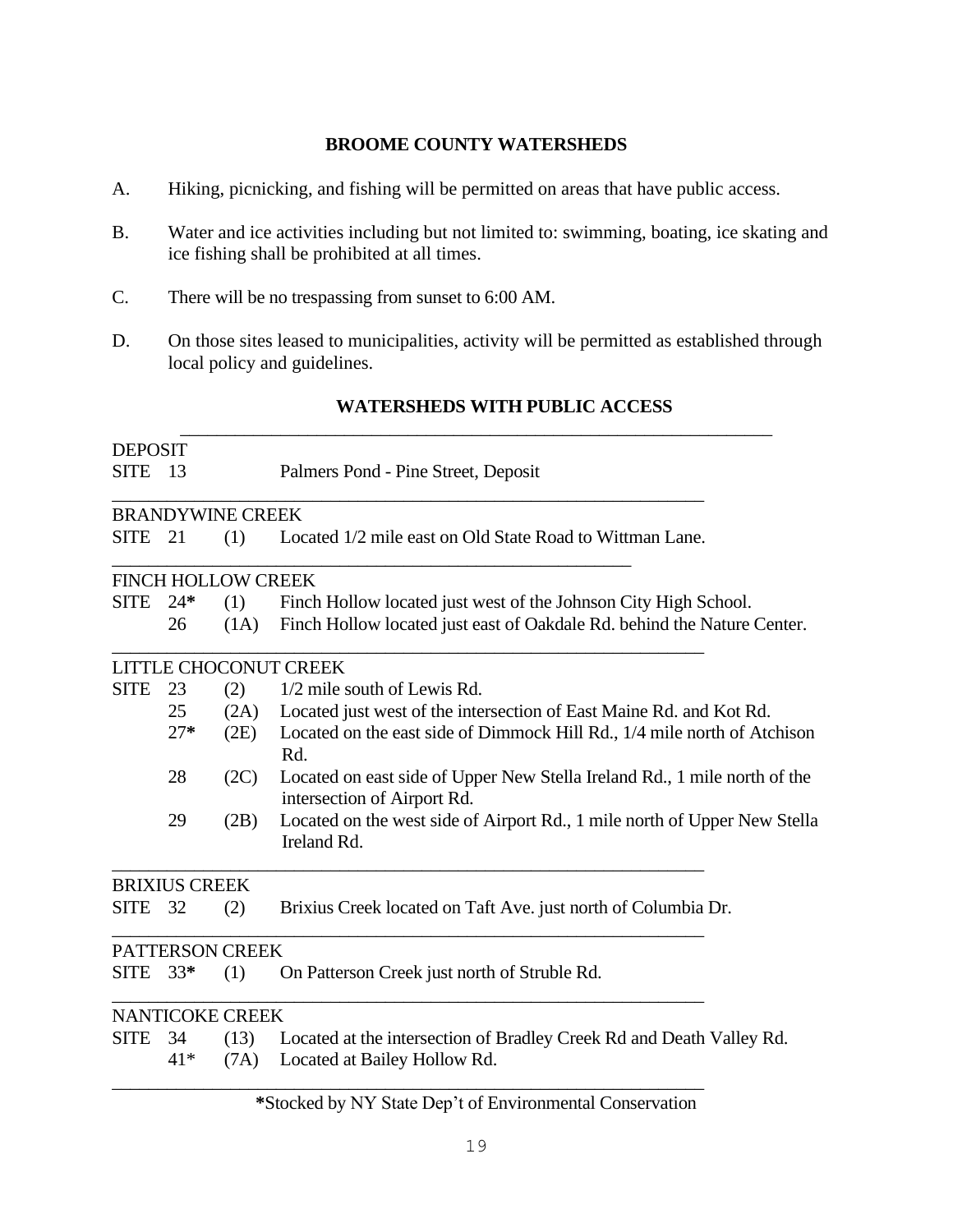# **GUIDELINES FOR THE USE OF METAL DETECTORS**

# **Persons wishing to use metal detectors in the parks shall be provided with a copy of these guidelines and must sign a statement of compliance to same. Call 607-778-2193.**

- A. Use of metal detectors must be approved by the Park Manager where such use will occur. This approval is subject to revocation at any time.
- B. Persons using metal detectors must contact the Park Manager or Security on duty prior to each instance of use in the park.
- C. Use of metal detectors will normally occur only between Labor Day and Memorial Day, 8:00 AM to 10:00 AM on any approved date. Such use may, however, be allowed at other times with the approval of the Park Manager.
- D. Use of metal detectors must not result in any damage or disruption to the park, or interfere in any way with park patrons, park programs, or park operations. Persons causing such damage or disruption will be responsible for restitution or court action, as appropriate.
- E. Persons using metal detectors must properly dispose of any metallic waste encountered (such as ring tops, bottle caps, etc.)
- F. Persons using metal detectors must turn in at the park any valuables found. If the finder wishes to claim any object found, he shall so indicate when turning in such item. A record will be kept of his name, address, and phone number. Any unclaimed property will be turned over to the finder at the time prescribed by law (Source: Personal Property Law, Article 7-B, "Lost and Found Property," Sections 251 and 258).

The law provides the following general time periods such property shall be retained prior to return to the finder (if unclaimed by rightful owner):

| Value of Property | Minimum Time Retained |
|-------------------|-----------------------|
| Less than \$100   | 3 Months              |
| \$100 to \$500    | 6 Months              |
| \$500 to \$5000   | 1 Year                |
| \$5000 or more    | 3 Years               |

- G. Property not claimed by the original owner (if located) or the finder, after three (3) months notice, shall be disposed of pursuant to law.
- H. Any person finding property, who fails to comply with said statute, may be subject to prosecution.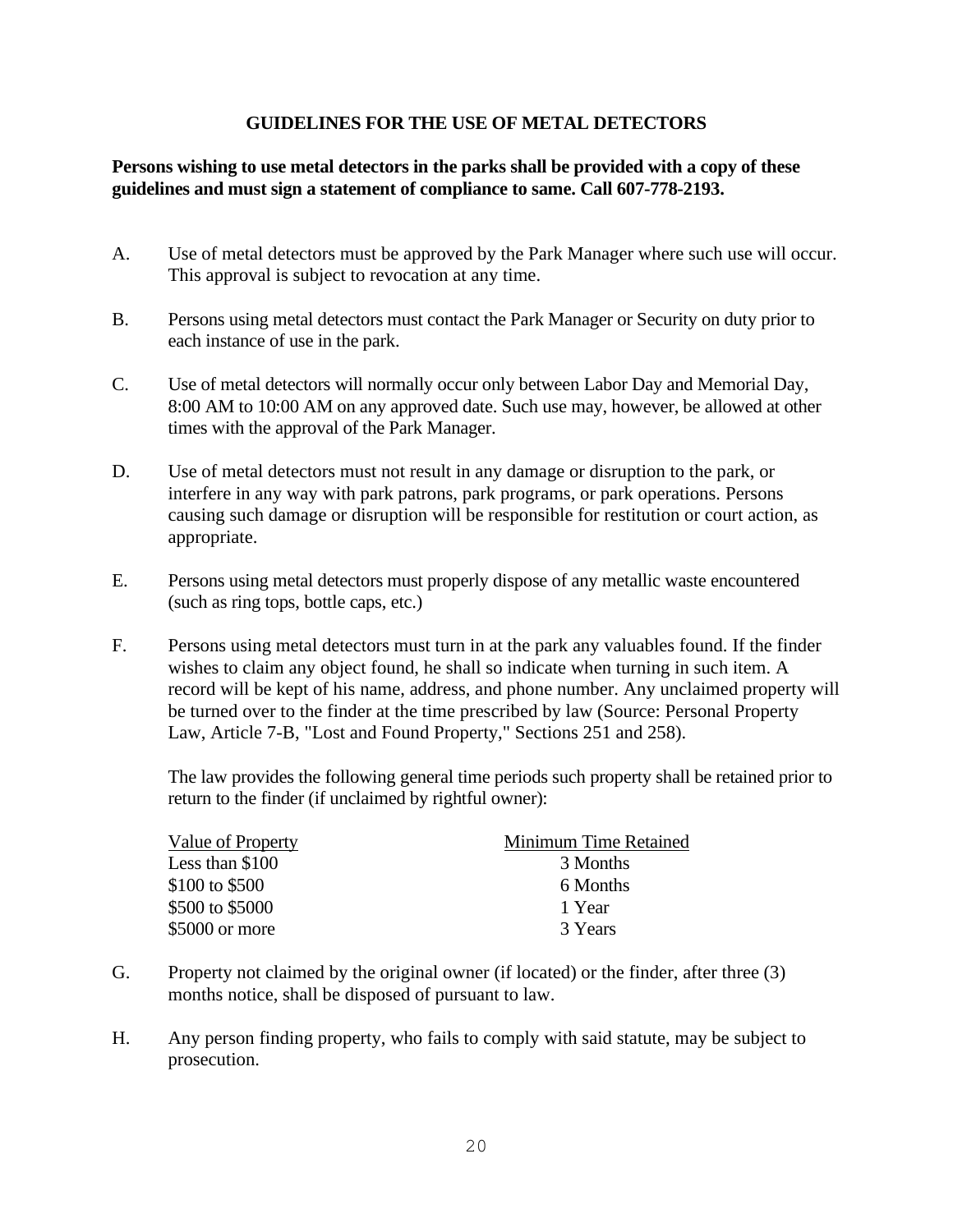# **CROSS-COUNTRY SKI GUIDELINES**

# **The skiing concession is available at Greenwood Park will open when there is at least 6 inches of groom-able snow on the wooded trails.**

- A. Snowshoes or skis are required on trails when skiing is open.
- B. Dogs are not permitted on ski trails.
- C. Group Permits should be obtained at least one (1) week in advance to allow for proper scheduling. Call 607-778-2193.

 Size of group is limited to 40 people. Only one group per day unless one group will be leaving before another group arrives.

There will be NO alternate dates scheduled (rain dates) at the time a group permit is issued.

Group Rental Fee – per hourly rate

- D. Those renting equipment will pay the per hourly rate. Non-renters pay a trail usefee at the day rate.
- E. Season Pass available at Greenwood Park office.
- F. Equipment cannot be reserved, and is available on a first-come, first-served basis.
- G. **Rental hours:**

Weekdays - 8:00 AM - 4:00 PM (last rental at 3:00). Weekends - 9:00 AM - 4:00 PM (last rental at 3:00).

#### H. **General Information:**

Skis: approx. 150 sets (120 cm - 215 cm)

Boots: Size 1 child - 14 adult male (infant size 12, 13, boots)

Poles: Fiberglass, bamboo, or aluminum

| Snowshoes:           | 18 sets                                                                                                 |
|----------------------|---------------------------------------------------------------------------------------------------------|
| Toboggans:           |                                                                                                         |
| Shelters:            | 3 available during the winter; Electricity available. Running water<br>is available at the park office. |
| Ice Skating:         | Pending safe ice.                                                                                       |
| <b>Warming Room:</b> | Upstairs from ski concession.                                                                           |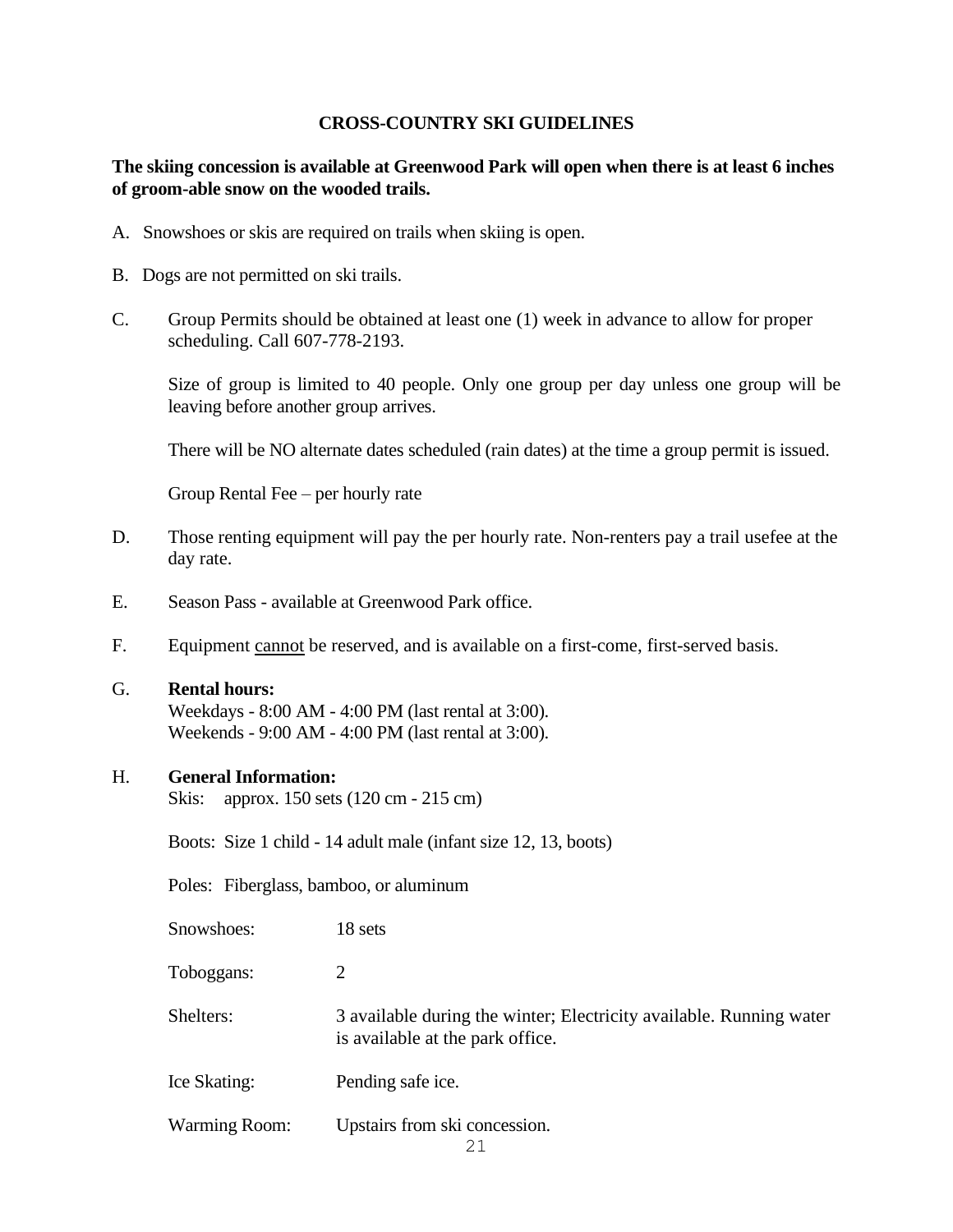# **GUIDELINES FOR DEVELOPMENTALLY DISABLED GROUPS**

- A. Use of Beach by Developmentally Disabled (DD) Groups
	- 1. Groups of developmentally disabled (DD) patrons will require additional assistance and supervision provided by staff of the outside group.
	- 2. Disabilities can include a loss, absence or impairment of sensory, mental or motor function.
	- 3. Patrons with impaired motor function may have difficulty navigating at a beach. Those with hearing, vision or mental function impairments may not be able to hear, read or understand directions provided verbally or in signs.
	- 4. Emergency response may need to include both auditory and visual signals and care and evacuation of patrons with disabilities may require additional assistance.
	- 5. Additional supervisory staff, including lifeguards and DD group staff, will be needed to assist groups of DD patrons.
	- 6. If a group of DD patrons will be using the bathing facility, the Broome County Parks Department must ensure that adequate supervision is provided by the outside group as well as Broome County Parks Department staff.
- B. The Broome County Parks Department shall pre-approve a written swimming facility safety plan, submitted by organizations responsible for groups of DD patrons, containing at least the following items prior to use of the bathing facility:
	- 1. Describe in detail the DD staff responsibilities, DD staff to patron assignments and DD staff to patron ratios (consistent with level of disability).
	- 2. Describe in detail who will be responsible for providing direct supervision of DD patrons at the waterfront.
	- 3. Patrons with known seizure disorders or disorders that could impair swimming/wading abilities shall be provided one to one supervision by group staff.
	- 4. Describe in detail who has documented that swimming assessments have been completed prior to DD patrons entry into water that is greater than chest deep.
	- 5. Non-swimmers shall be restricted to water depths no greater than chest deep with a detailed process for implementing this restriction which may include positioning of DD group staff in the water.
	- 6. Personal floatation devices (PFDs) must be properly sized and fitted to be effective; however, they are not a substitute for close supervision.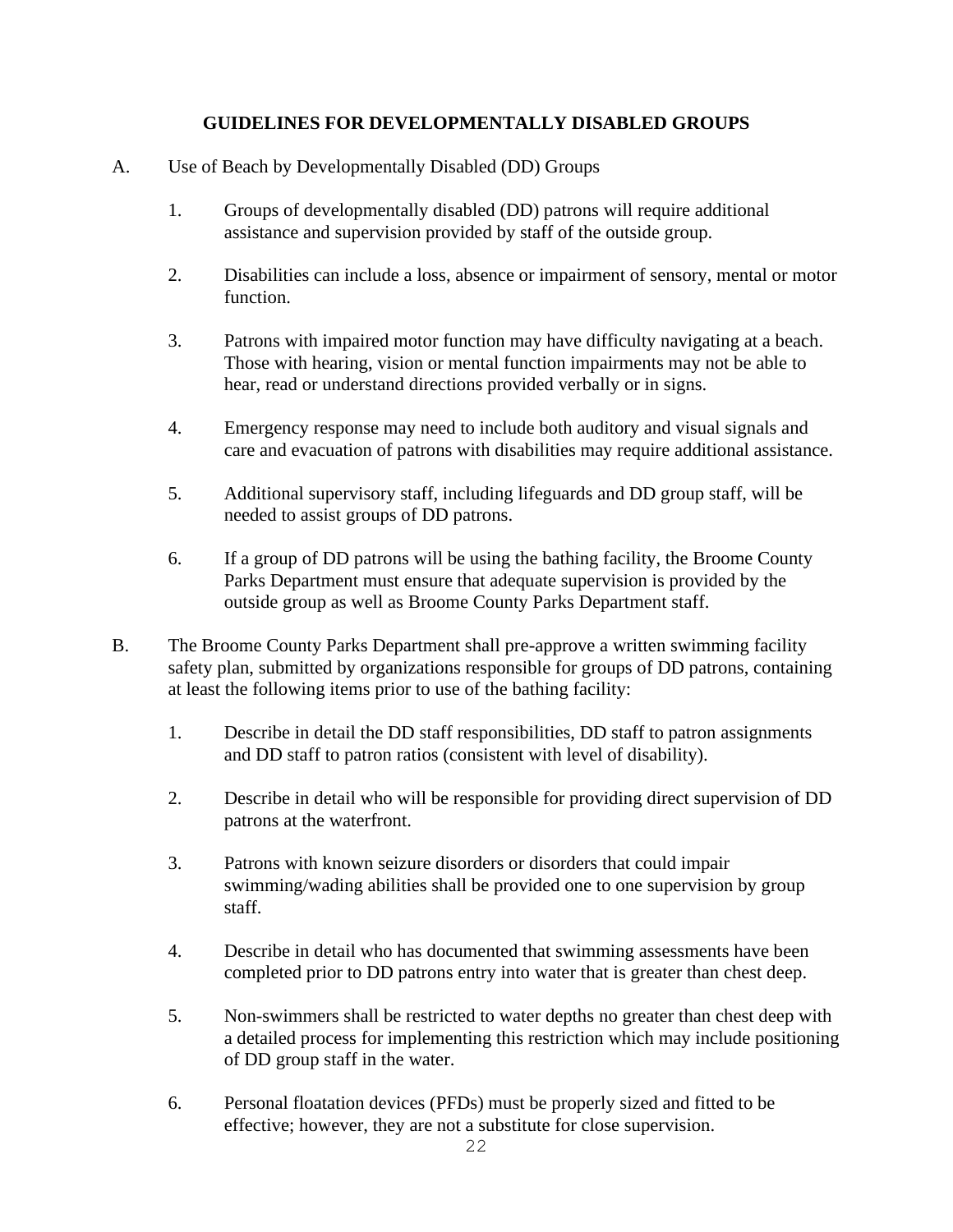# **MISCELLANEOUS**

# A. **FEES**

Fees for programs and facilities shall be charged in accordance with current applicable Local Law as established by the Broome County Legislature.

# B. **SOUND AMPLIFICATION**

The use of portable or permanent electricity for supporting public address systems or any sound amplifying equipment is prohibited, except by the express written permission of the Director of Parks and Recreation.

# C. **DOGS AND OTHER ANIMALS**

Dogs, cats and other domesticated pets are permitted, except on beaches and in buildings, only if they are controlled at all times by a leash not more than eight feet long. No animals may be left unattended in the park without the express written permission of the Parks Director. This paragraph shall not apply to dogs assigned to a law enforcement K9 unit, service animals\*, or when specifically authorized by the Commissioner.

Proof of rabies inoculation is required.

### **\*Special regulations apply to Service Animals.(#4,pg 26)**

- 1. Individuals bringing dogs or other animals in the parks or leisure facility shall be required to pick up and deposit in proper receptacles all solid waste from said animals.
- 2. Horseback riding, farm animals and petting zoos are not allowed on park property unless deemed appropriate by the Director of Parks and Recreation in extenuating circumstances.
- 3. Feeding waterfowl is prohibited. Artificial feeding of waterfowl can cause:
	- Poor Nutrition
	- Increased hybridization
	- Overcrowding
	- Water pollution
	- Delayed migration
	- Spread of diseas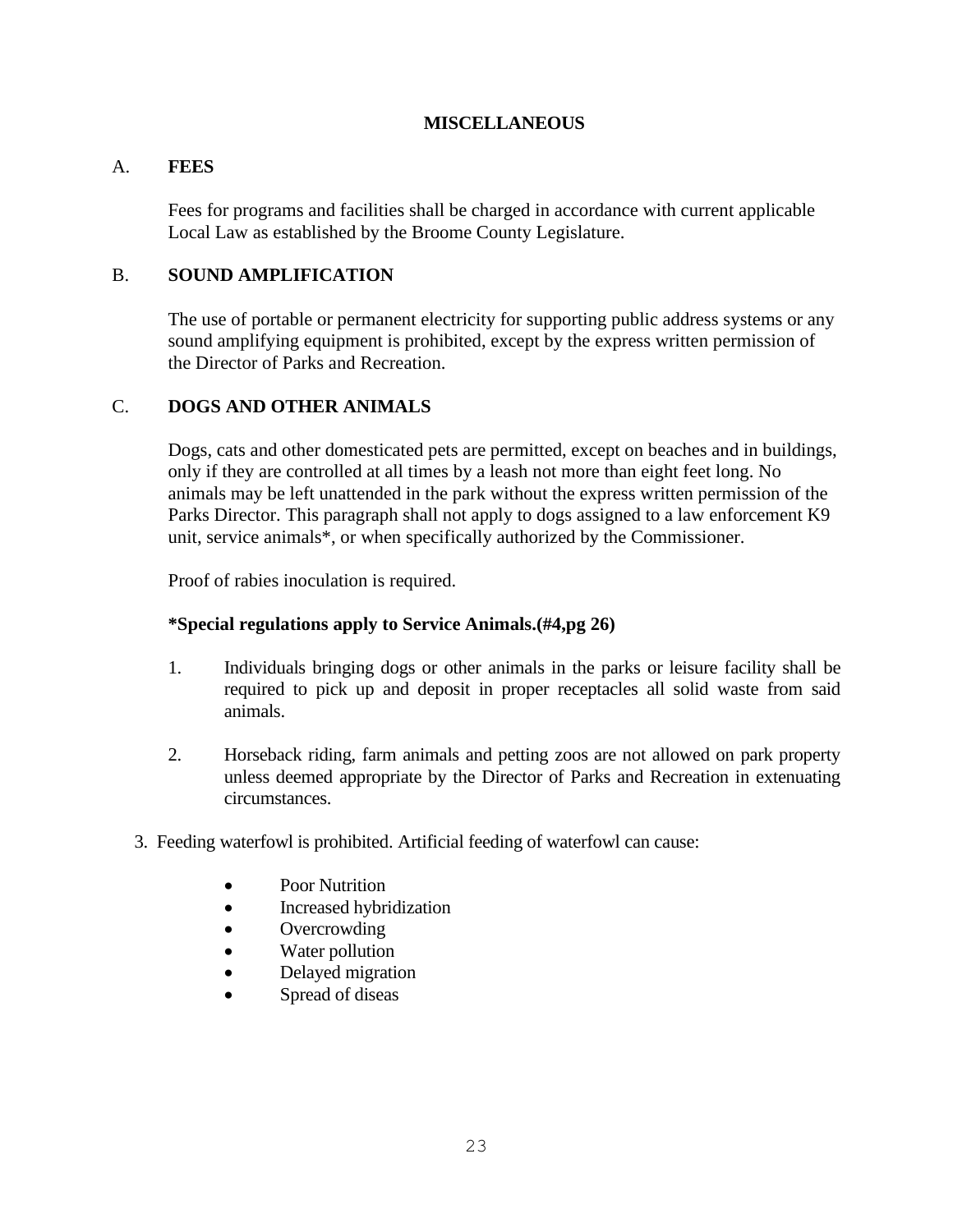# 4. **SERVICE ANIMALS**

 From the U. S. Department of Justice "Frequently Asked Questions About Service Animals" (July 2015):

"Under the ADA, a service animal is defined as a dog that has been individually trained to do work or perform tasks for an individual with a disability. The task(s) performed by the dog must be directly related to the person's disability."

The ADA does not require covered entities to modify policies, practices, or procedures if it would "fundamentally alter" the nature of the goods, services, programs, or activities provided to the public. Nor does it overrule legitimate safety requirements. If admitting service animals would fundamentally alter the nature of a service or program, service animals may be prohibited. In addition, if a particular service animal is out of control and the handler does not take effective action to control it, or if it is not housebroken, that animal may be excluded.

# D. **FOOD SERVICE PERMITS/COMMERCIAL ENTERPRISES**

- 1. No person shall sell or offer for sale any article, thing, privilege or service at any park without a permit from the Commissioner of Parks and Recreation, and without compliance with New York State statutes.
- 2. Vendors offering food for sale to the public in any Park must have a permit issued by the Broome County Health Department.

# E. **SOPHISTICATED TOYS AND CARNIVAL-TYPE RIDES**

- 1. Models, such as drones, radio-controlled planes, boats and cars that produce loud noises or are hazardous, are not permitted to be operated within the confines of the park or leisure facility except in areas designated by the Director.
- 2. Carnival-type rides such as bounce houses, dunking booths, animal rides, etc. are not permitted without the express written consent of the Director.

### F. **ELECTRONIC BIKES**

- 1. Combustion engine powered bikes are prohibited on trails.
- 2. Use of Class 1 & 2 E-bikes are permitted on trails.
- 3. Riders must abide by the speed limit signs posted along the trail at all times.
	- a. Riders must ride at a safe speed (15 MPH Speed Limit). Slow down and form a single file in congested conditions, reduced visibility, and other hazards.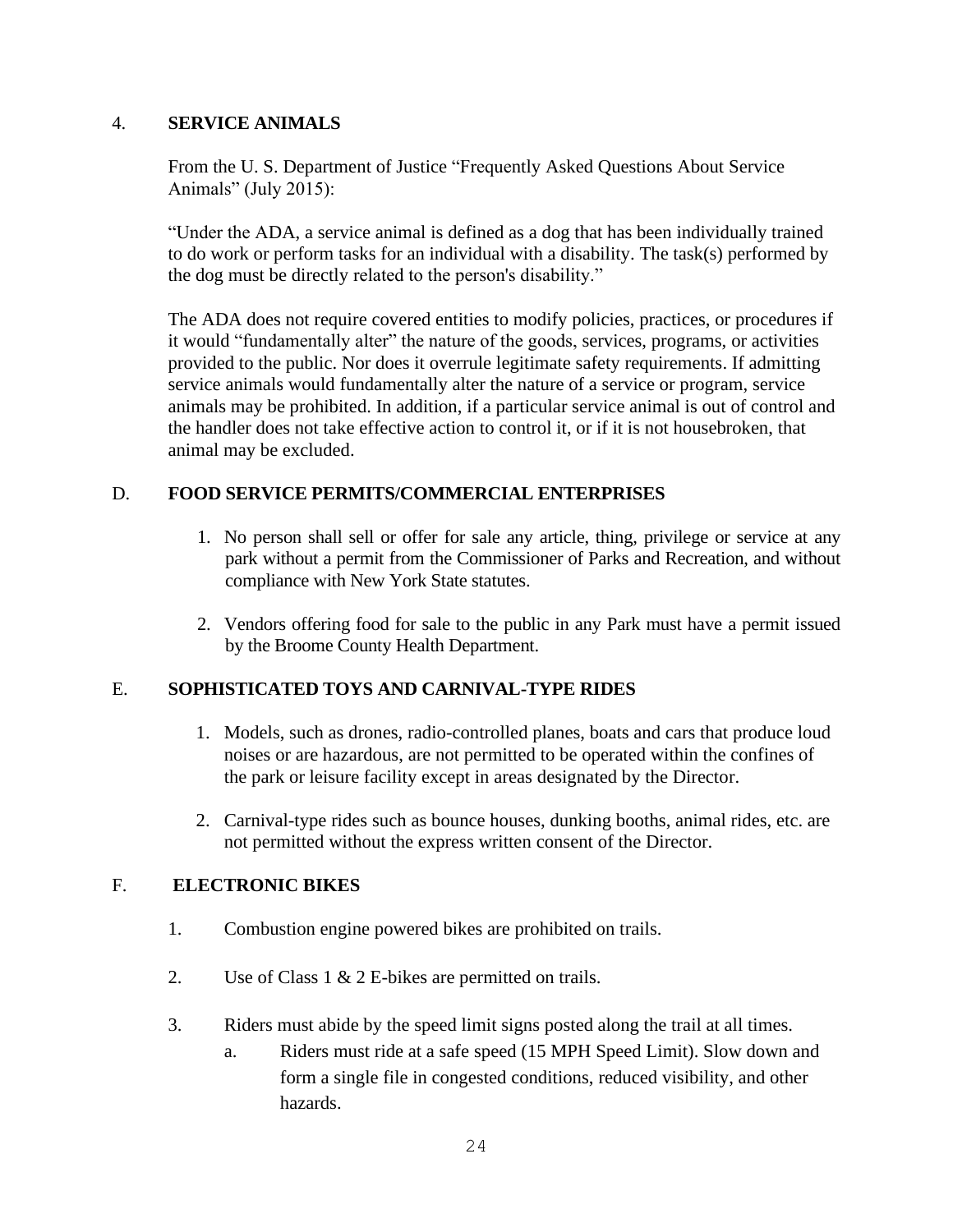- 4. Trail users must practice proper trail etiquette.
	- a. Be courteous to all trail users and yield to pedestrians.
	- b. Give audible warning when passing pedestrians or other bicyclists. Keep right and pass left
	- c. Riders are responsible for the safe operation of the vehicle under City, Park, County, and State Codes.

# F. **GOLF**

 No person shall play or practice the game of golf in any park except for En-Joie Golf Course.

### G. **SMOKING**

 All forms of smoking, including vaping, e-cigarettes, and similar devices is prohibited, except within parking areas and overnight campsites.

### H. **HAMMOCKS**

Hammocks may not be hung from trees.

# **I. HARRASSMENT**

- 1. No person shall strike, shove, kick or otherwise subject another person to physical contact, or attempt to do same, with the intent to harass, annoy, or alarm such other person.
- 2. No person shall follow a person about the park with the intent to harass, annoy, or alarm such other person.
- 3. No person shall engage in a course of conduct or repeatedly commit acts which alarm or seriously annoy such other person and which serve no legitimate purpose.
- 4. No person shall threaten or menace any other person with any instrument or by using any animal to do the same, with the intent to harass, annoy, or alarm such other person.